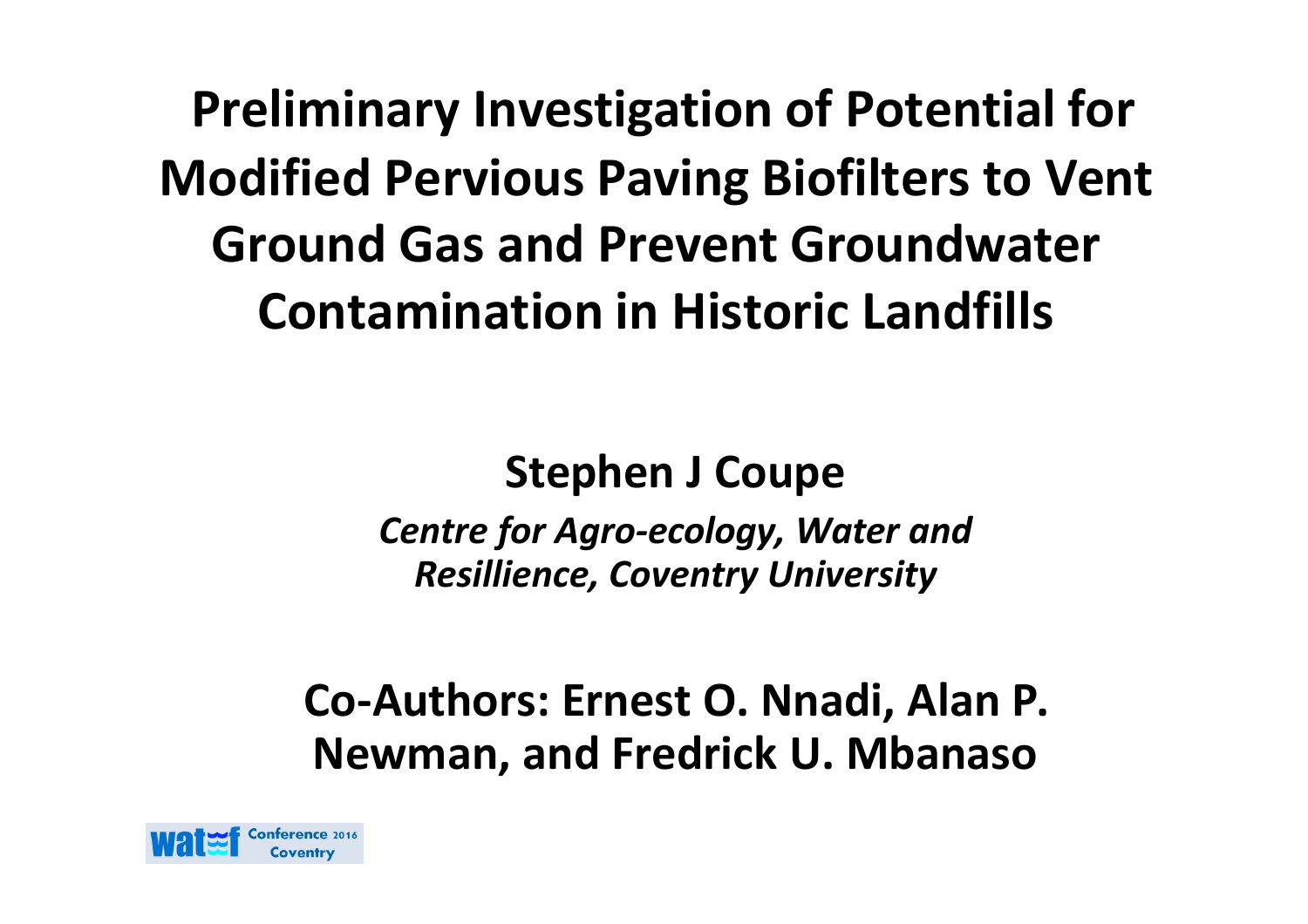

#### Pervious Pavements

#### IMAGE REMOVED FOR COPYRIGHT REASONS PPS

Stone Aggregate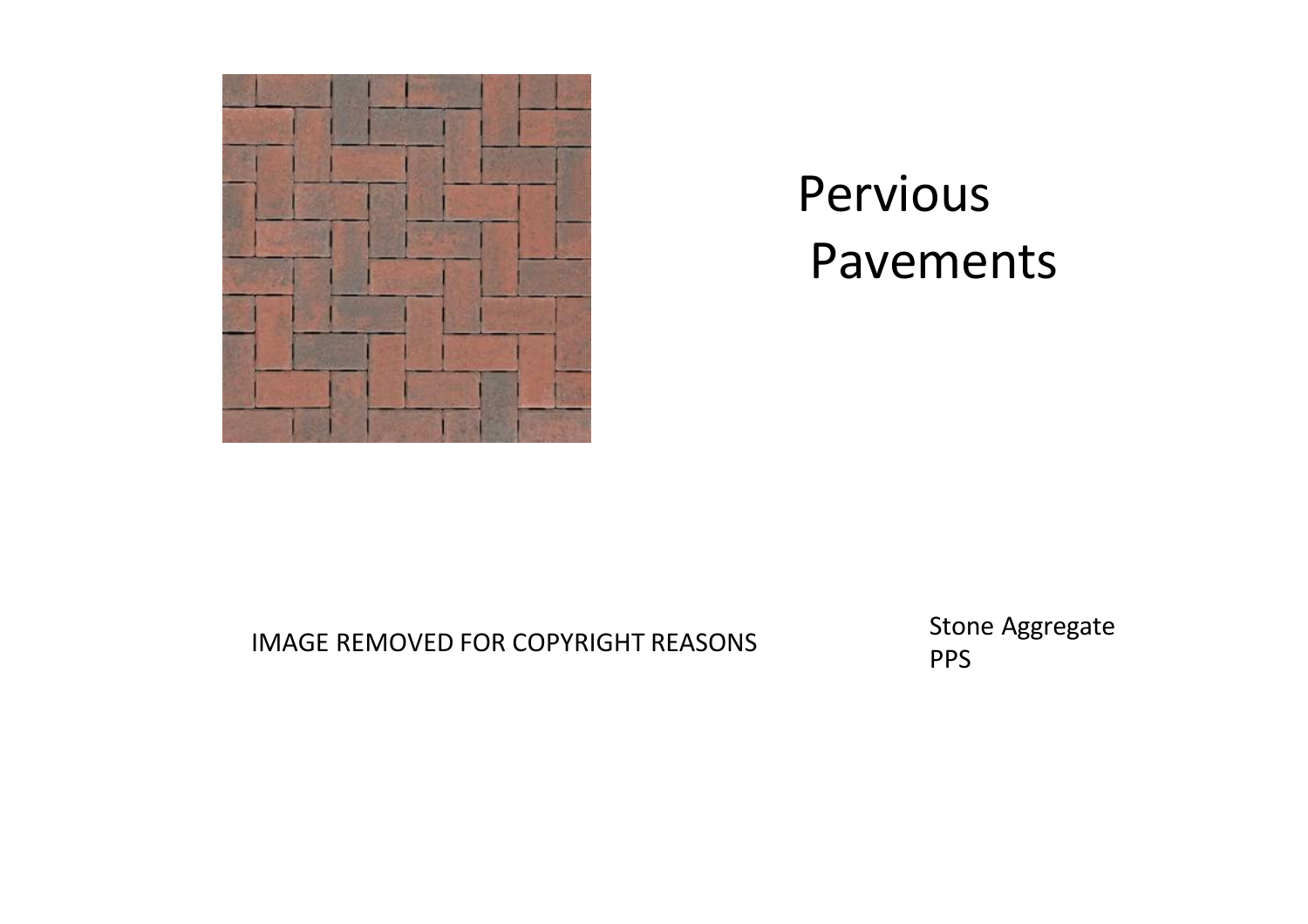#### Pavements Using Plastic Subbase Replacements



Can we put useful materials into the box ?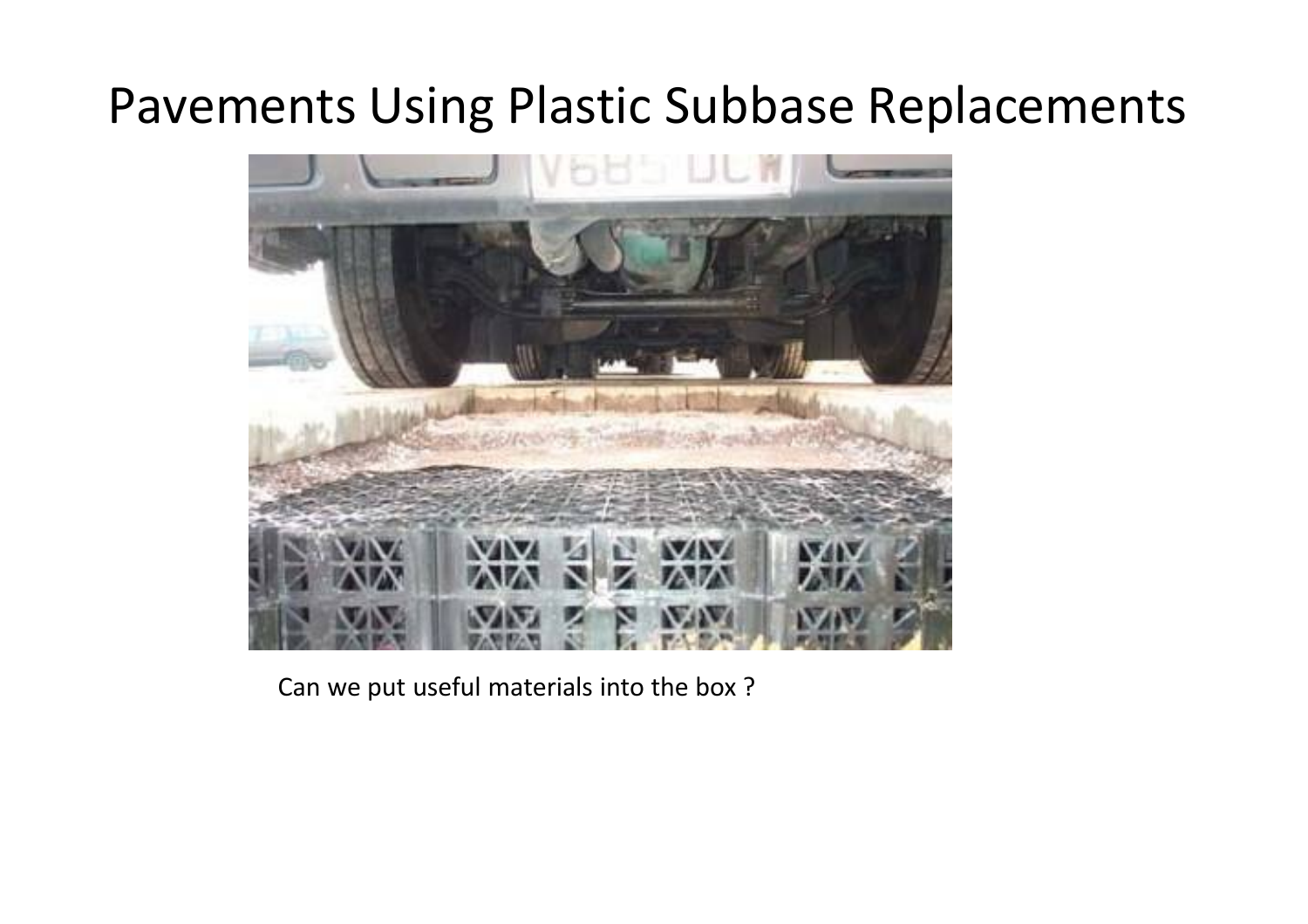



Images reproduced with permission SEL Environmental Ltd & Permavoid Ltd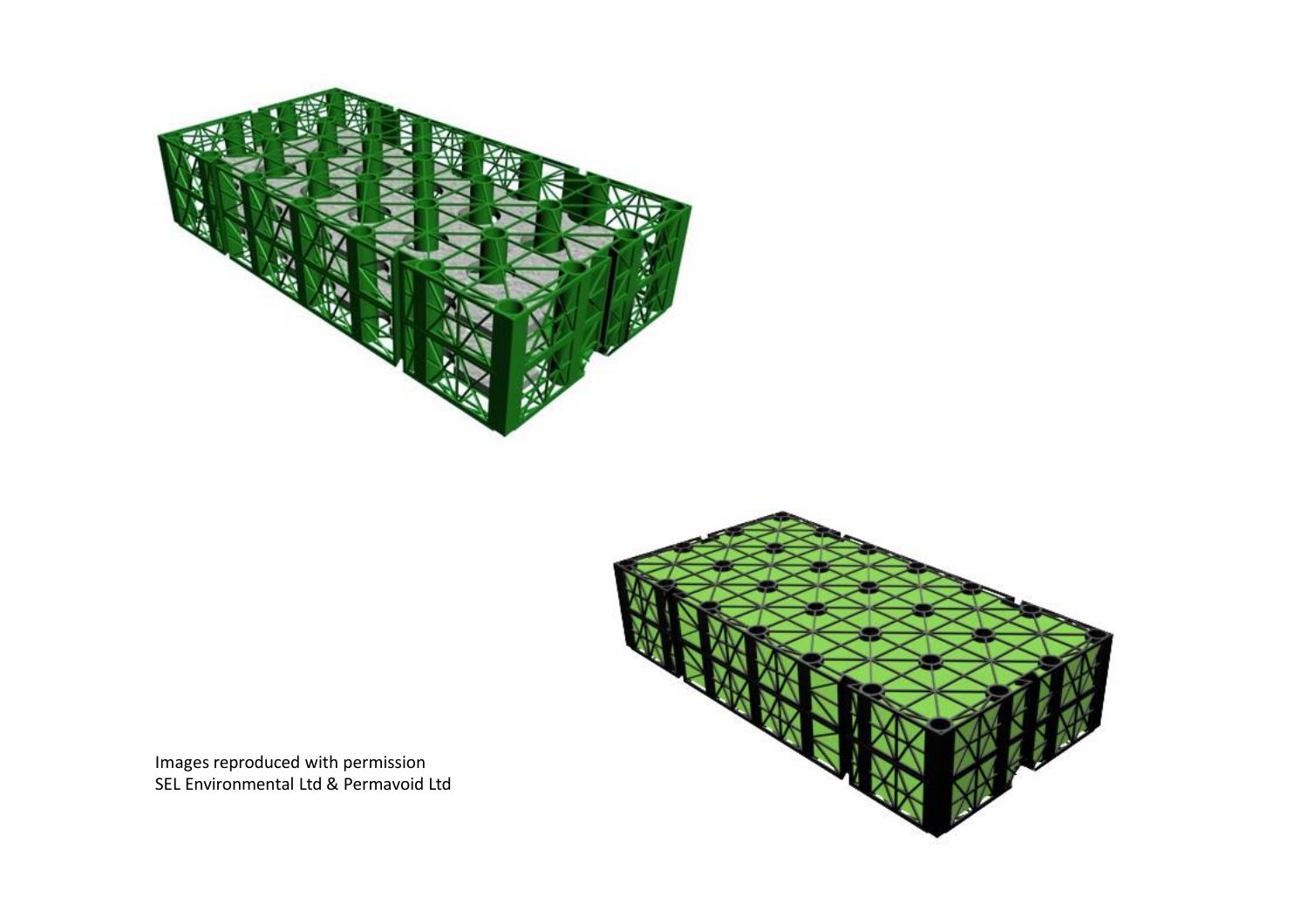#### **Global Warming Potential of Methane**

- 20 year time horizon 86
- 100 year time horizon -34
- Source: **2013 IPCC AR5**
- **Best – oxidise with energy recovery**
- **Good – oxidise without supplementary fuel**
- **Not so good – oxidise with supplementary fuel**
- **Bad – Release methane from landfill or other ground gas source**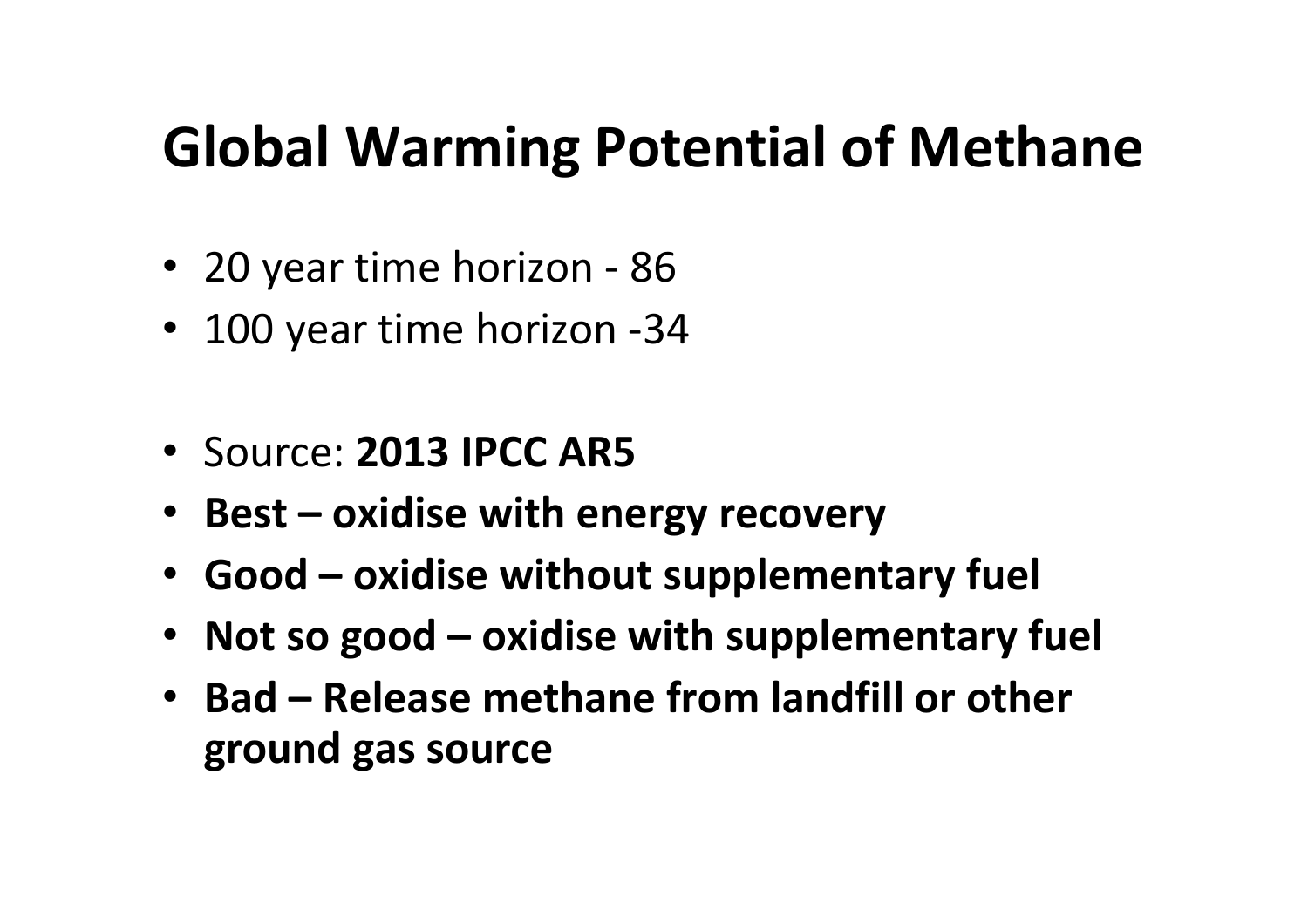#### Ground Gas - Very High Methane Concentration

IMAGE REMOVED FOR COPYRIGHT REASONS

<http://www.waste360.com/sites/waste360.com/files/wte-200904.gif>

Needs around 35% methane and reasonable gas generation rate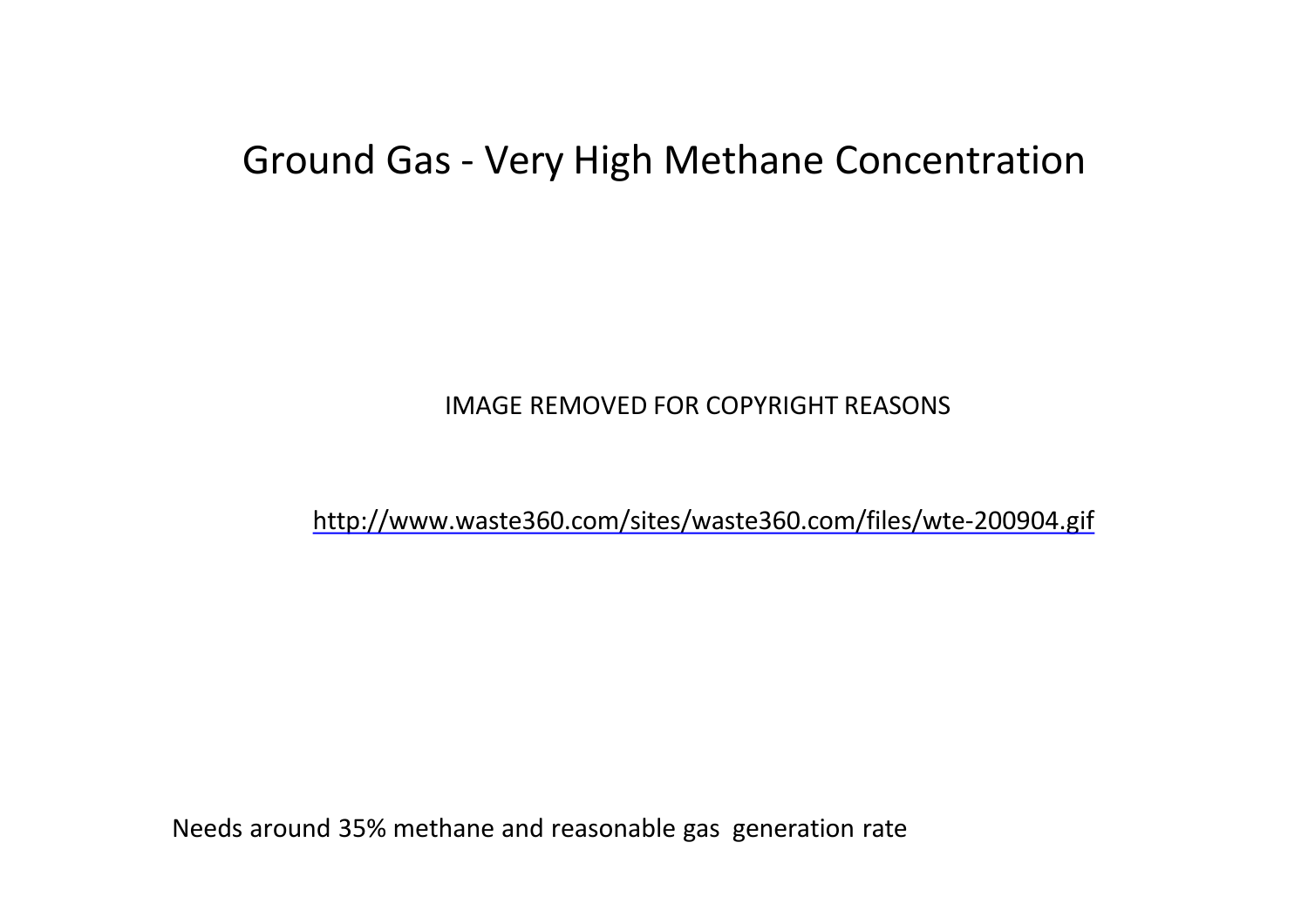IMAGE REMOVED FOR COPYRIGHT REASONS

Traditionally if the gas contains about 20% methane it can easily be flared without supplementary fuel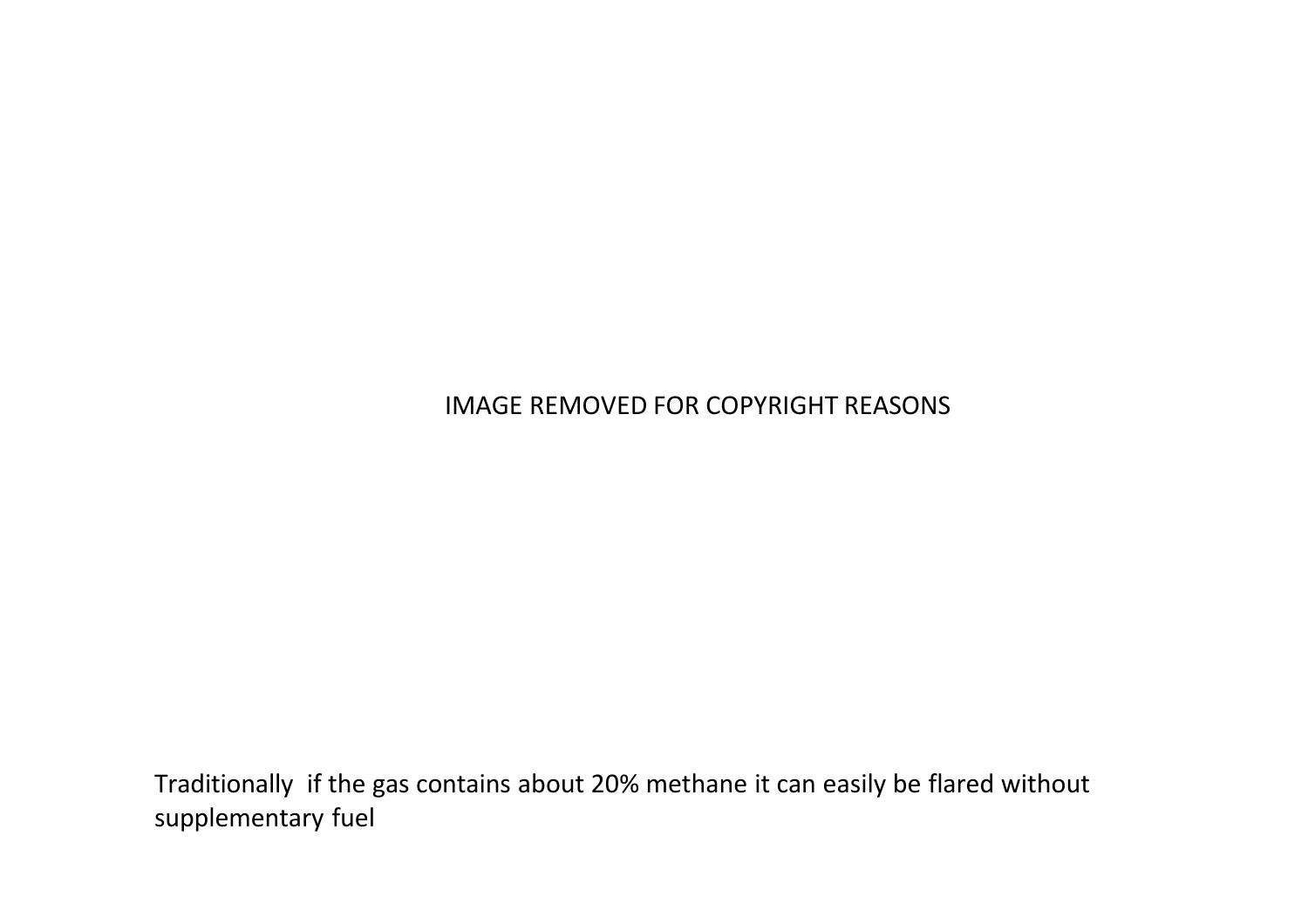Typical landfill operated for 20 years

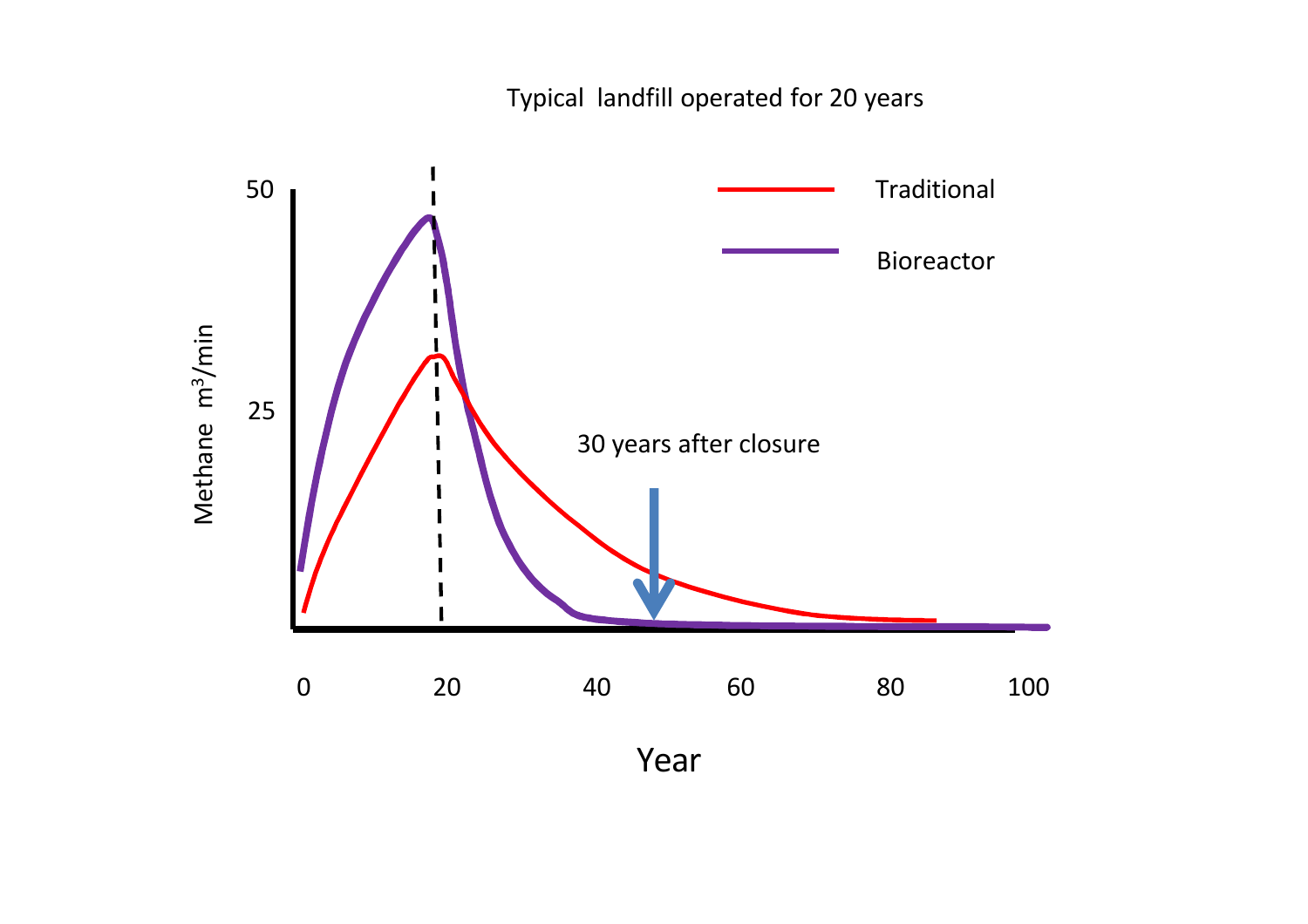#### IMAGE REMOVED FOR COPYRIGHT REASONS

See p 83

[http://www.nhbc.co.uk/NHBCpublications/LiteratureLibrary/Technical/filedownload,29440,en.pdf](http://www.nhbc.co.uk/NHBCpublications/LiteratureLibrary/Technical/filedownload)

Extract from NHBC Traffic Light Guidance-Concentrations of interest are well below flaring capability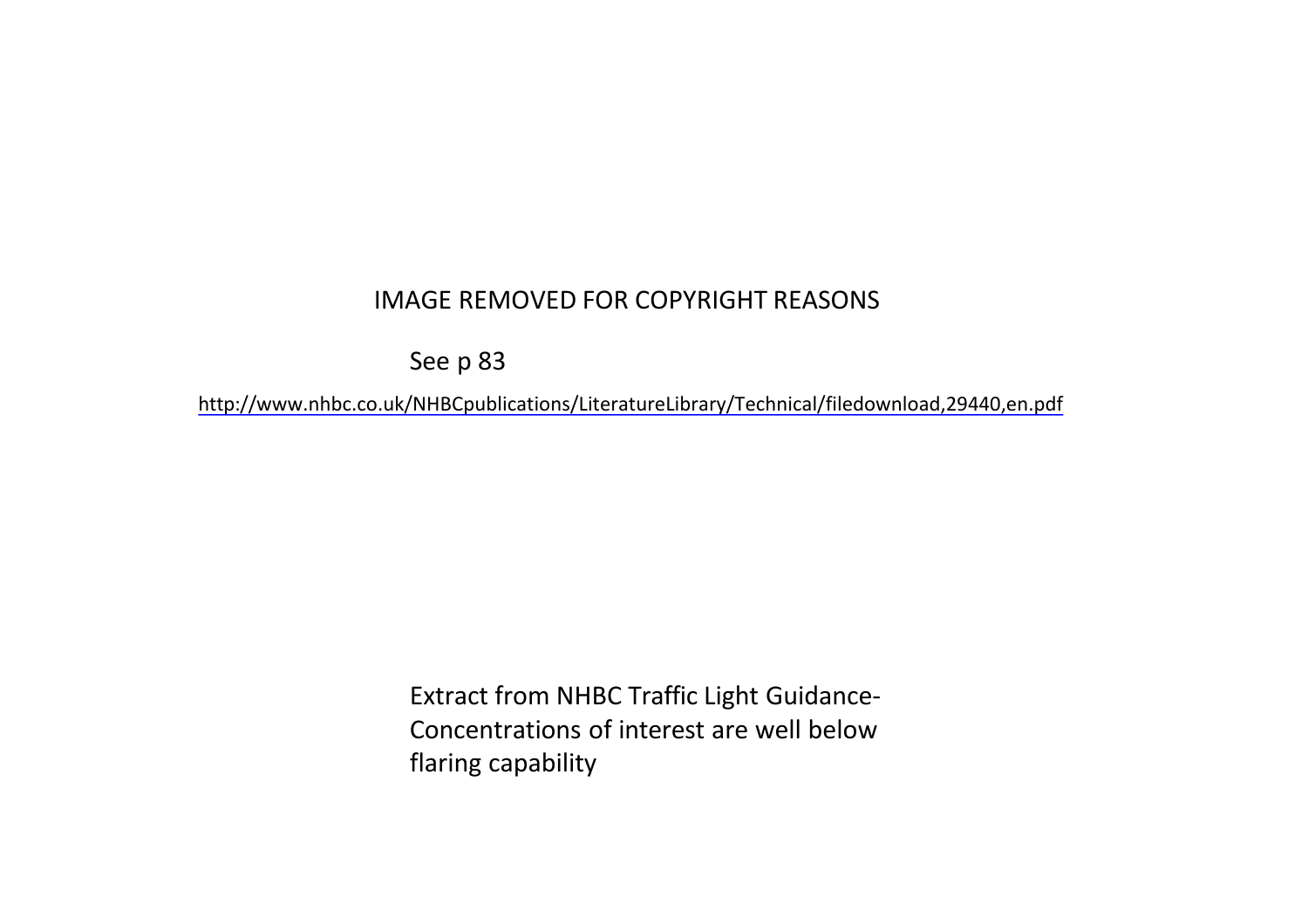## Biofilters Can deal with much lower methane concentrations

IMAGES REMOVED FOR COPYRIGHT REASONS

Active or Passive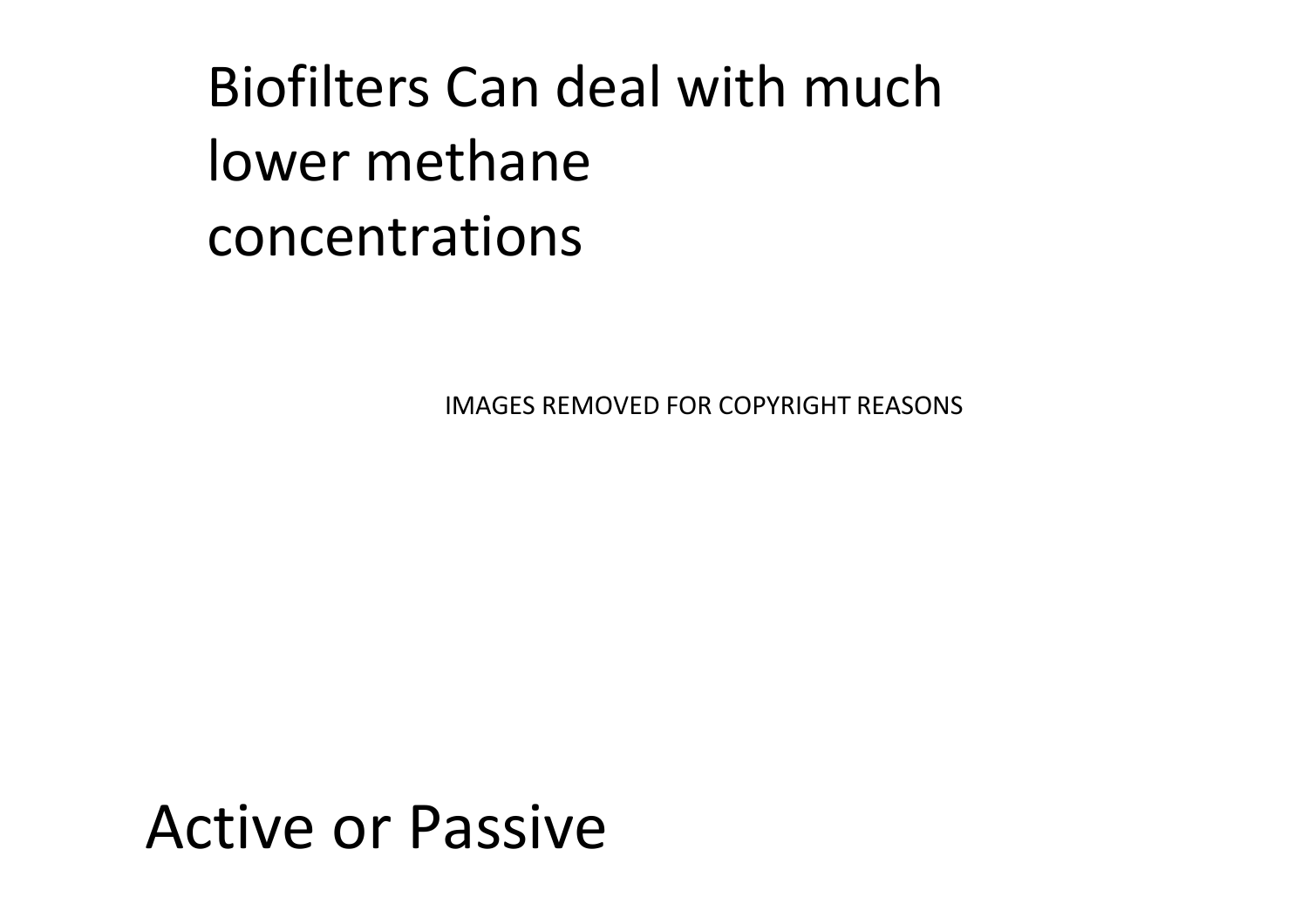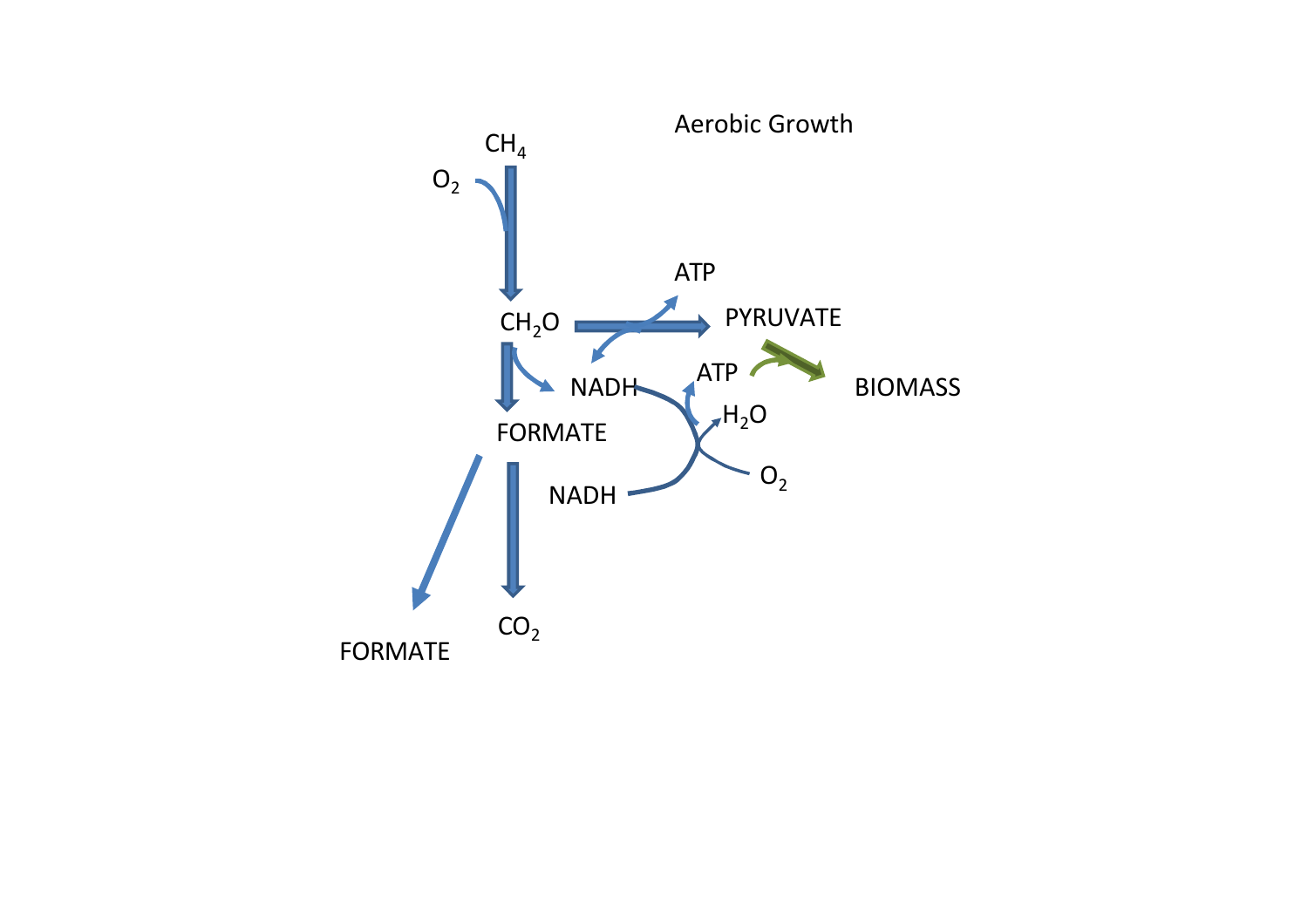## Hard Standing on Historic Landfillscan we use a PPS to oxidise methane ?

IMAGE REMOVED FOR COPYRIGHT REASONS

<http://assets.inhabitat.com/wp-content/blogs.dir/1/files/2015/06/Sai-Tso-Wan-537x271.jpg>

#### Hiriva Park – Tel Aviv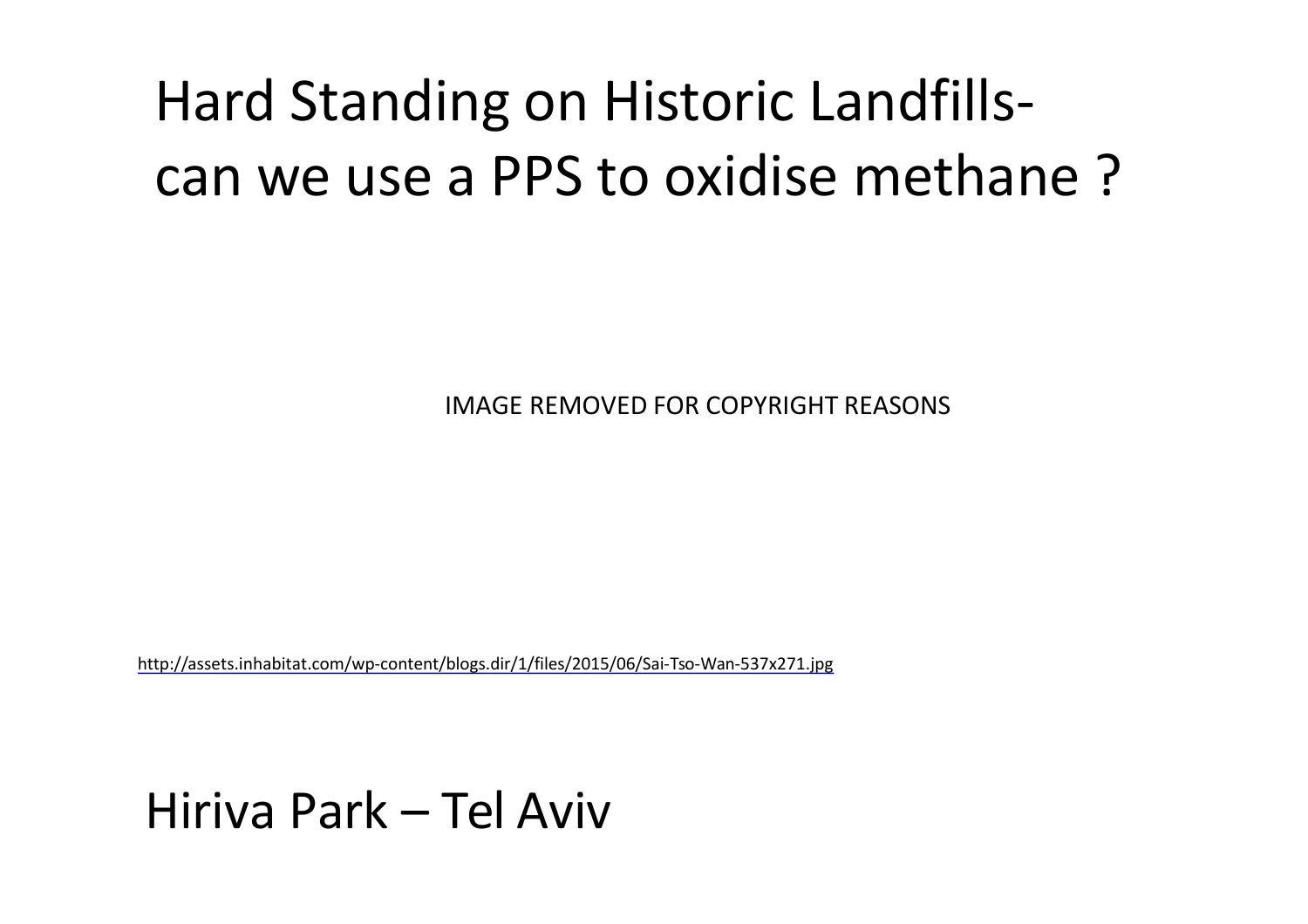## Requirements

- Water needs to enter the ground ideally passing through the compost which keeps it damp and pollutants can be adsorbed.
- Percolation into contaminated soil must be minimised
- Gas needs to have a route to surface.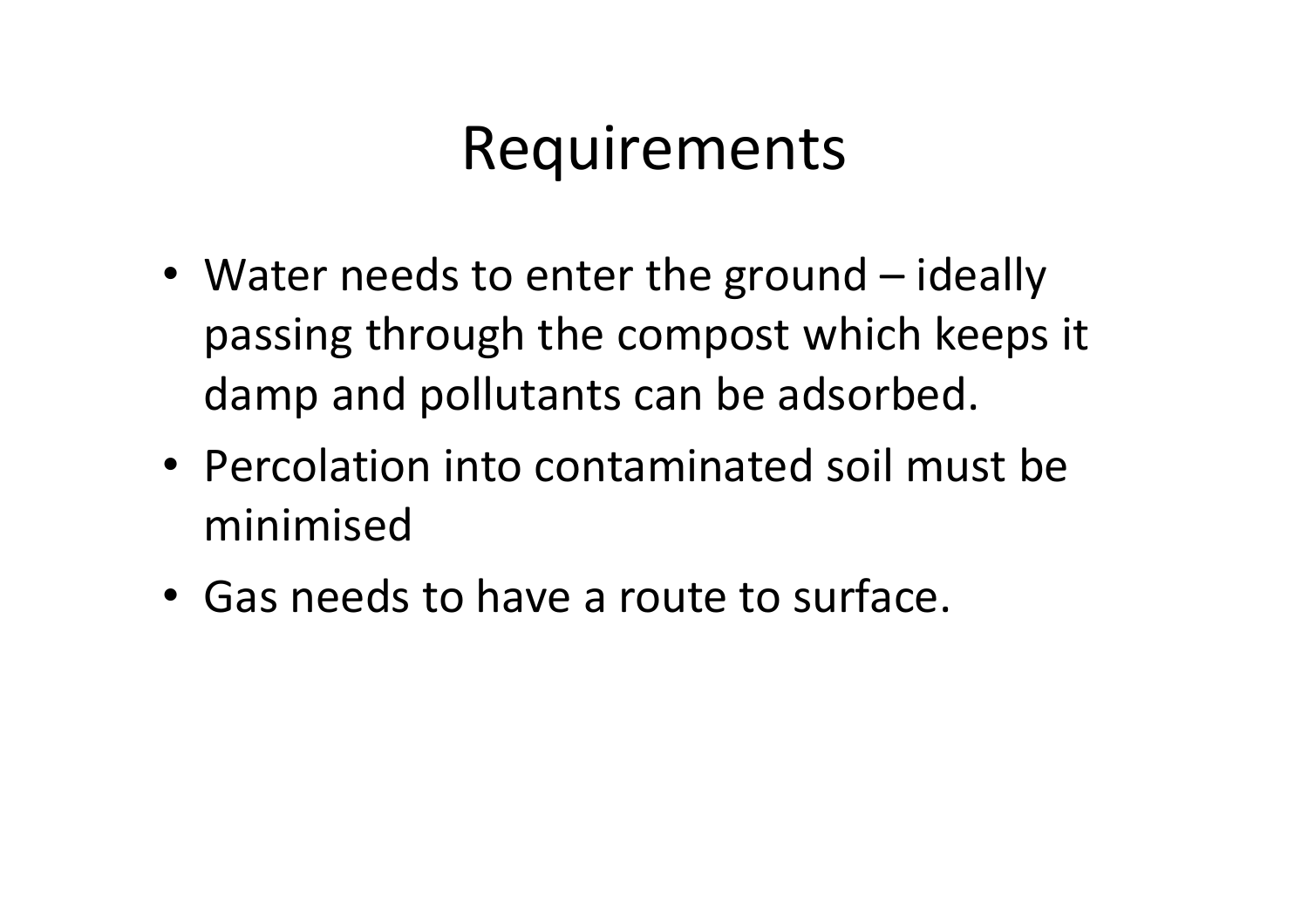# **Proposal**

- Use plastic load bearing boxes as a support for compost to prevent compaction under load.
- Utilise sorptive properties of compost to clean stormwater percolating down.
- Utilise biodegradation in the compost to oxidise methane on its way to the surface.

• We can achieve this with alternating permeable and impermeable surfaces. Water will largely fall down under gravity but ground gas will move along pressure gradients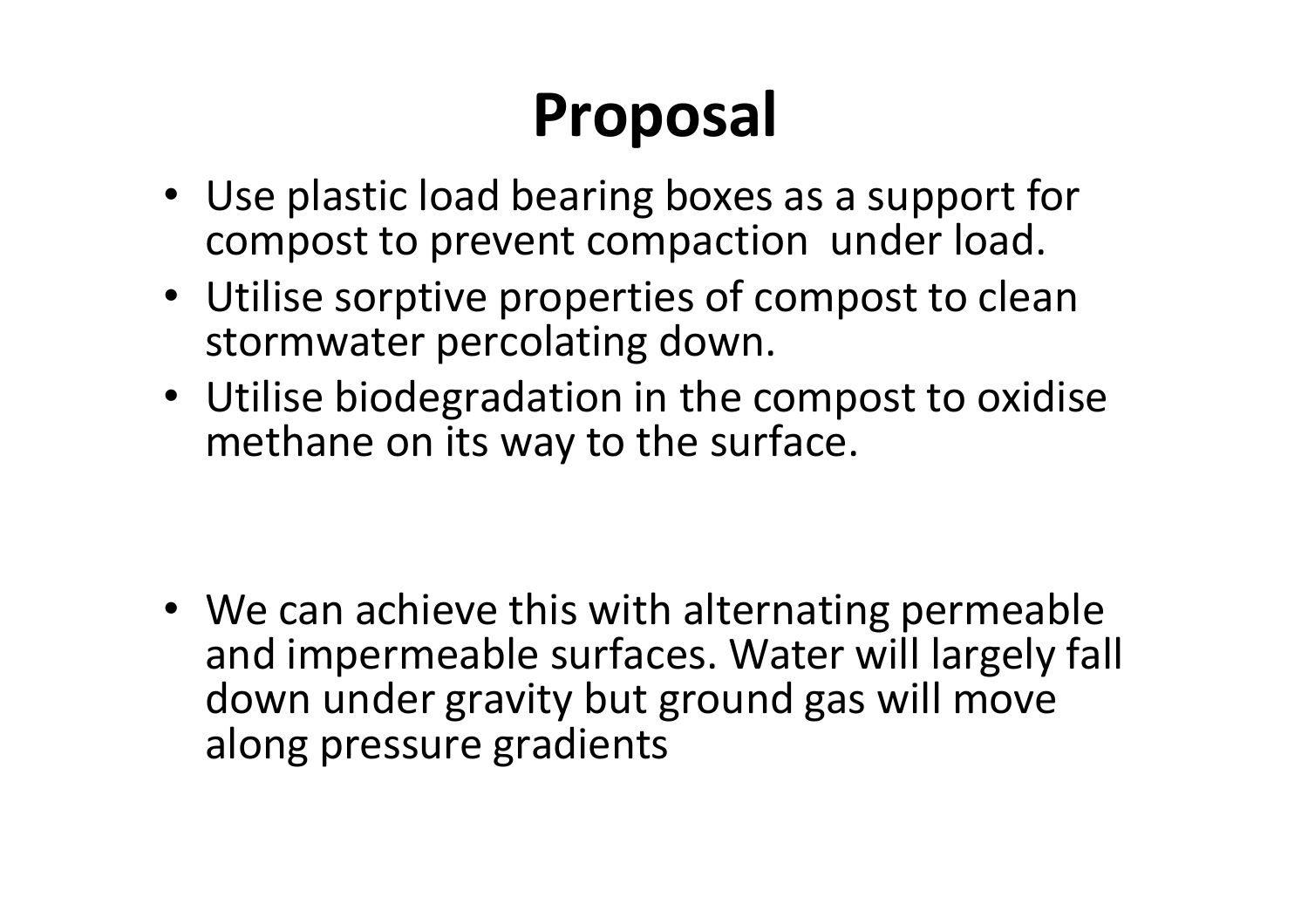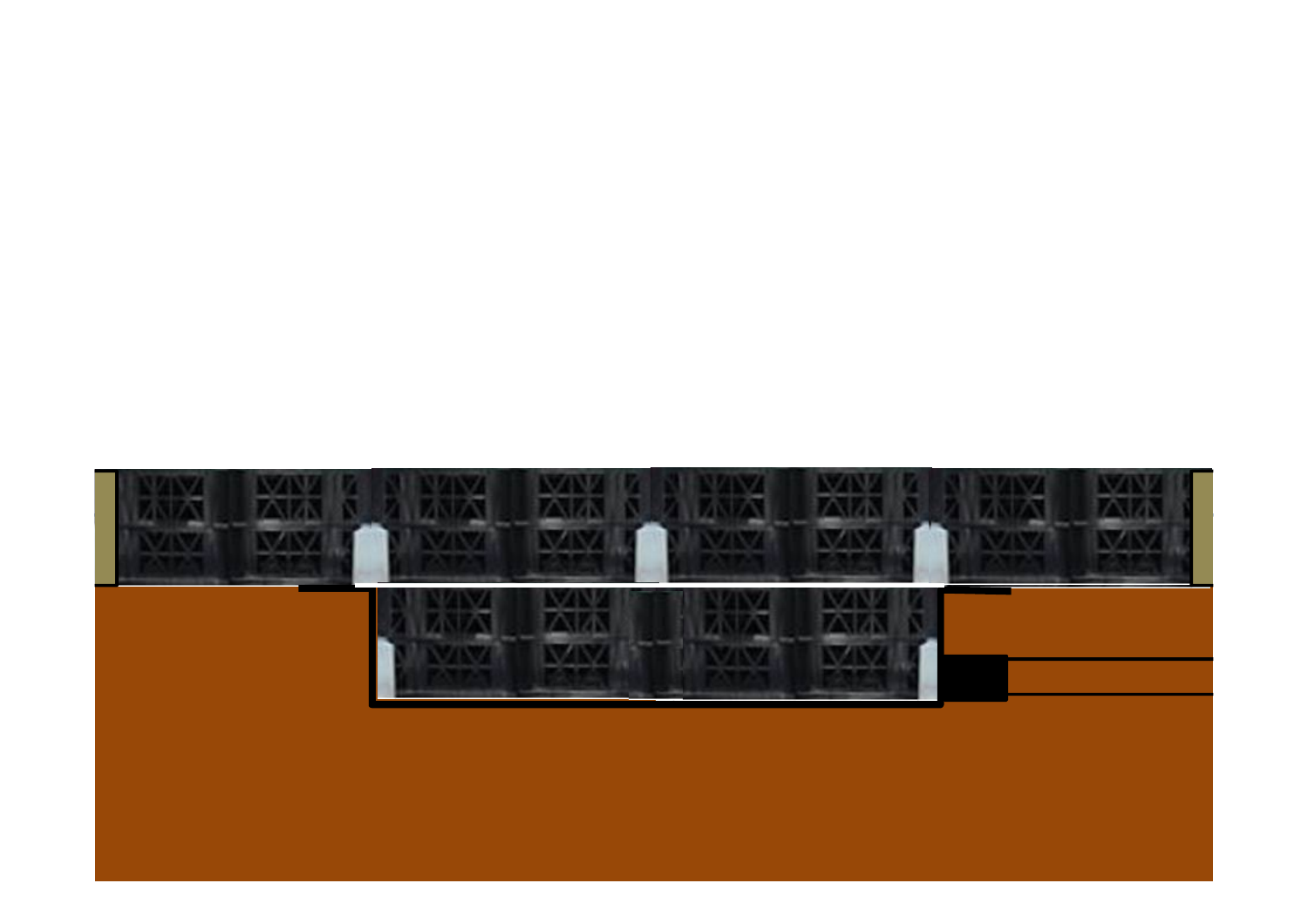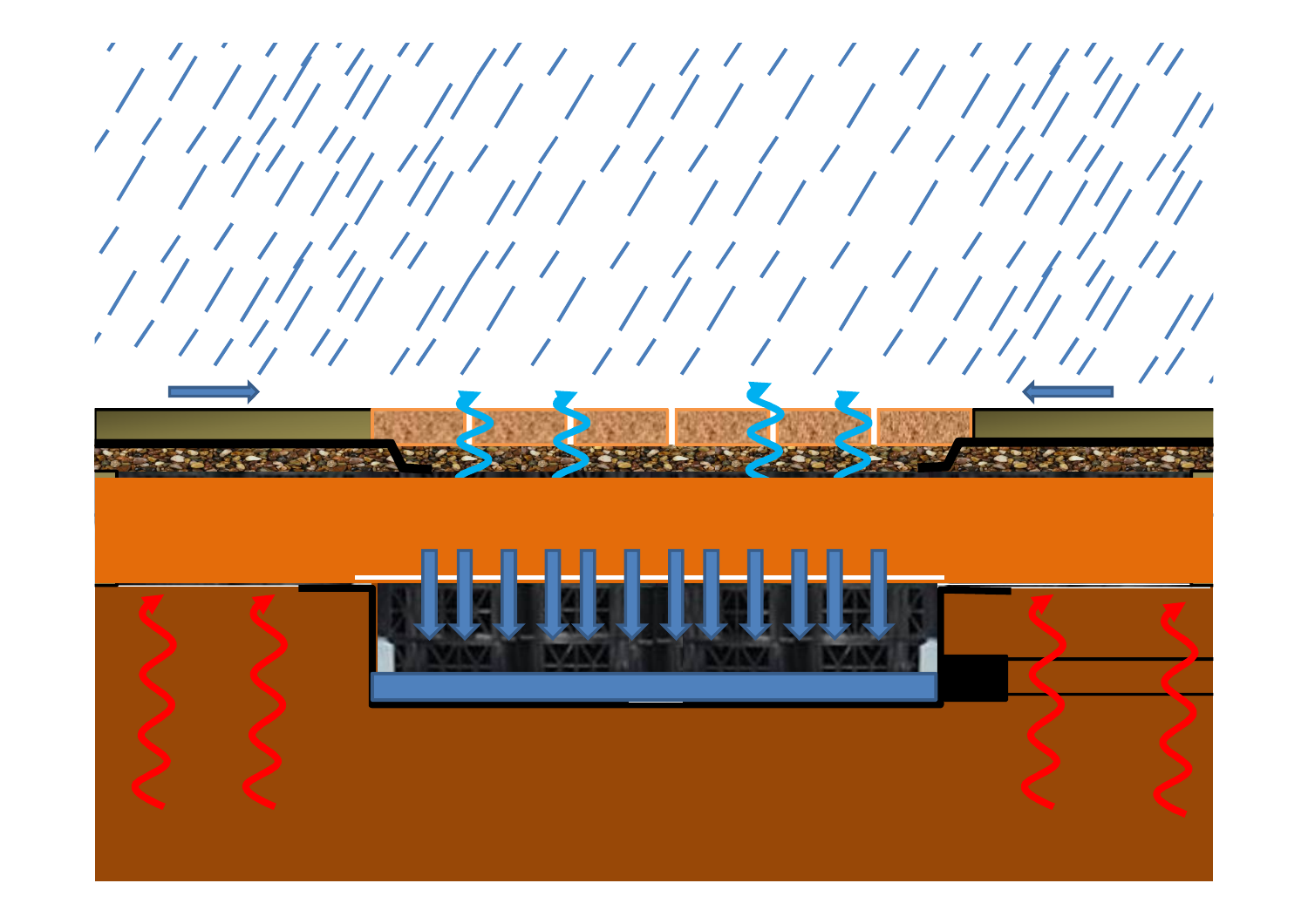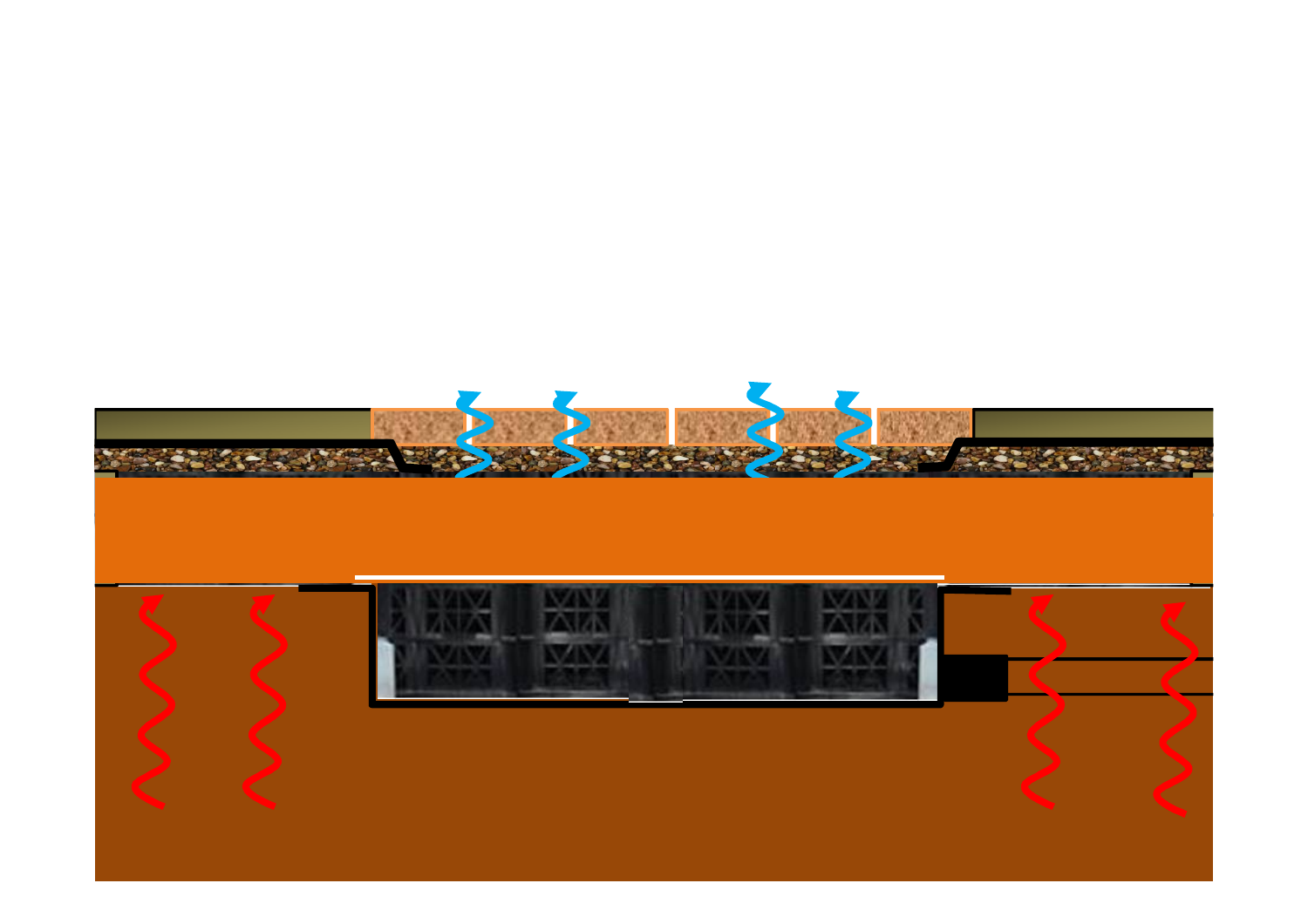## Experiments

• The main aim was to establish if a useful amount of methane degradation can be achieved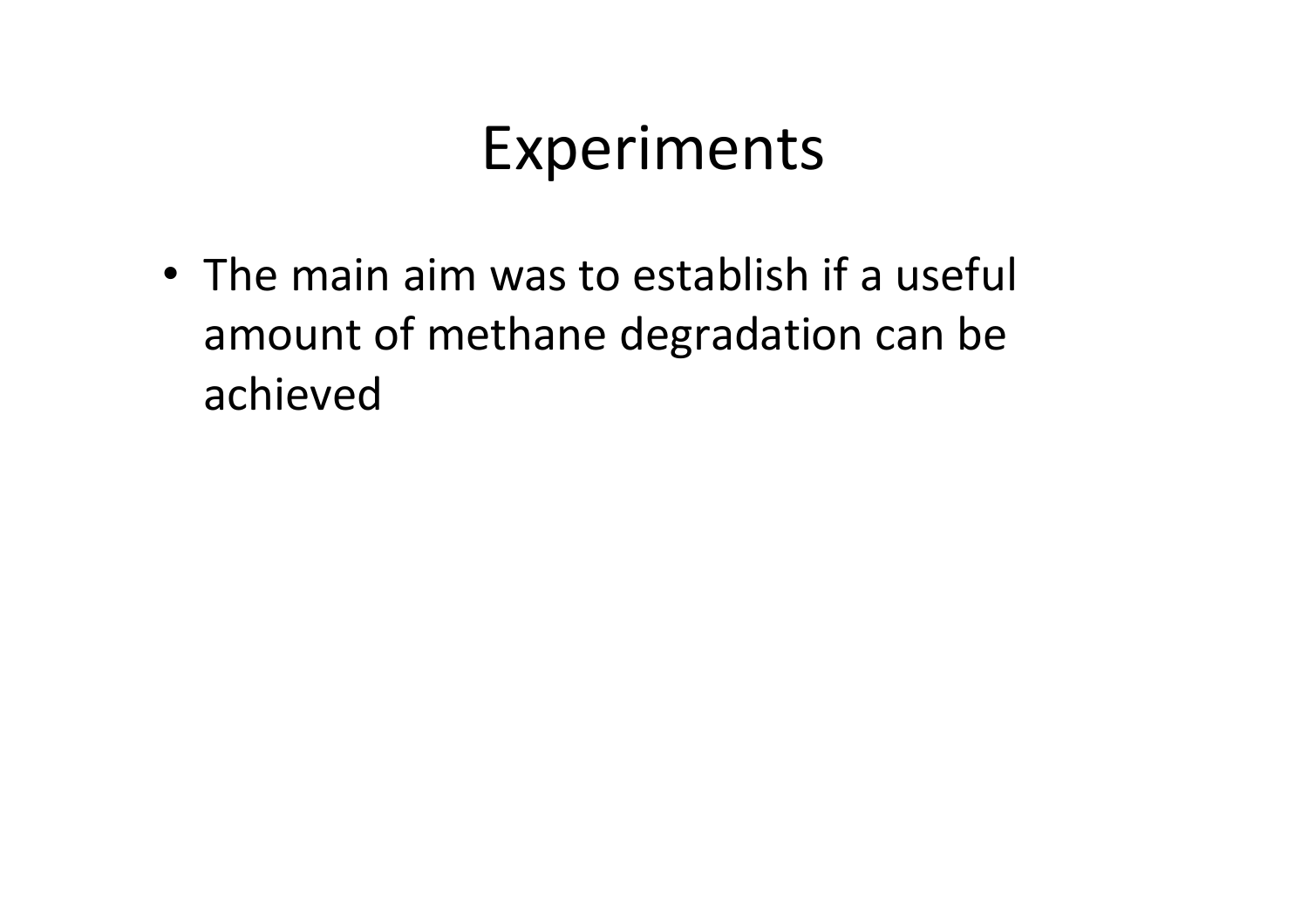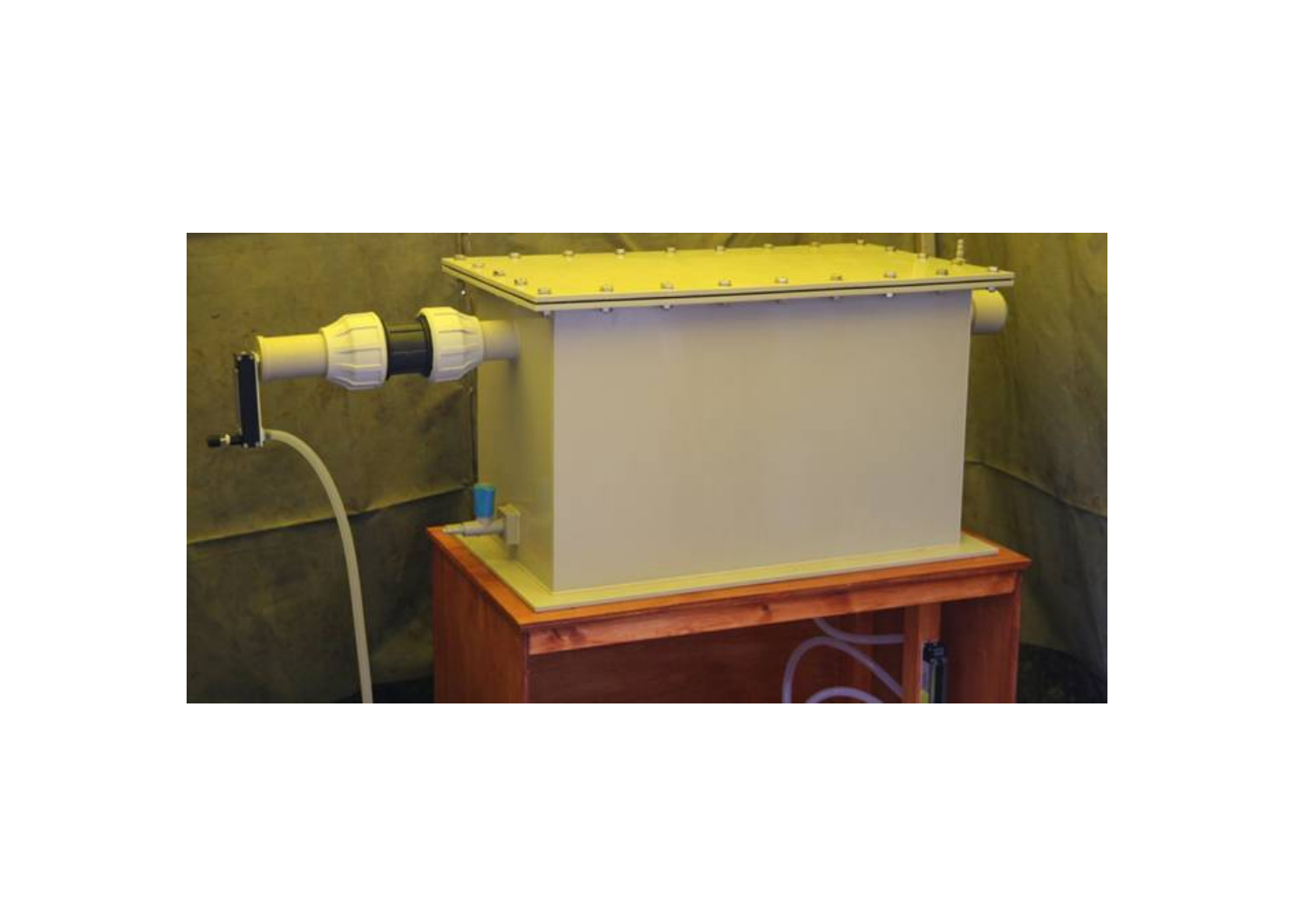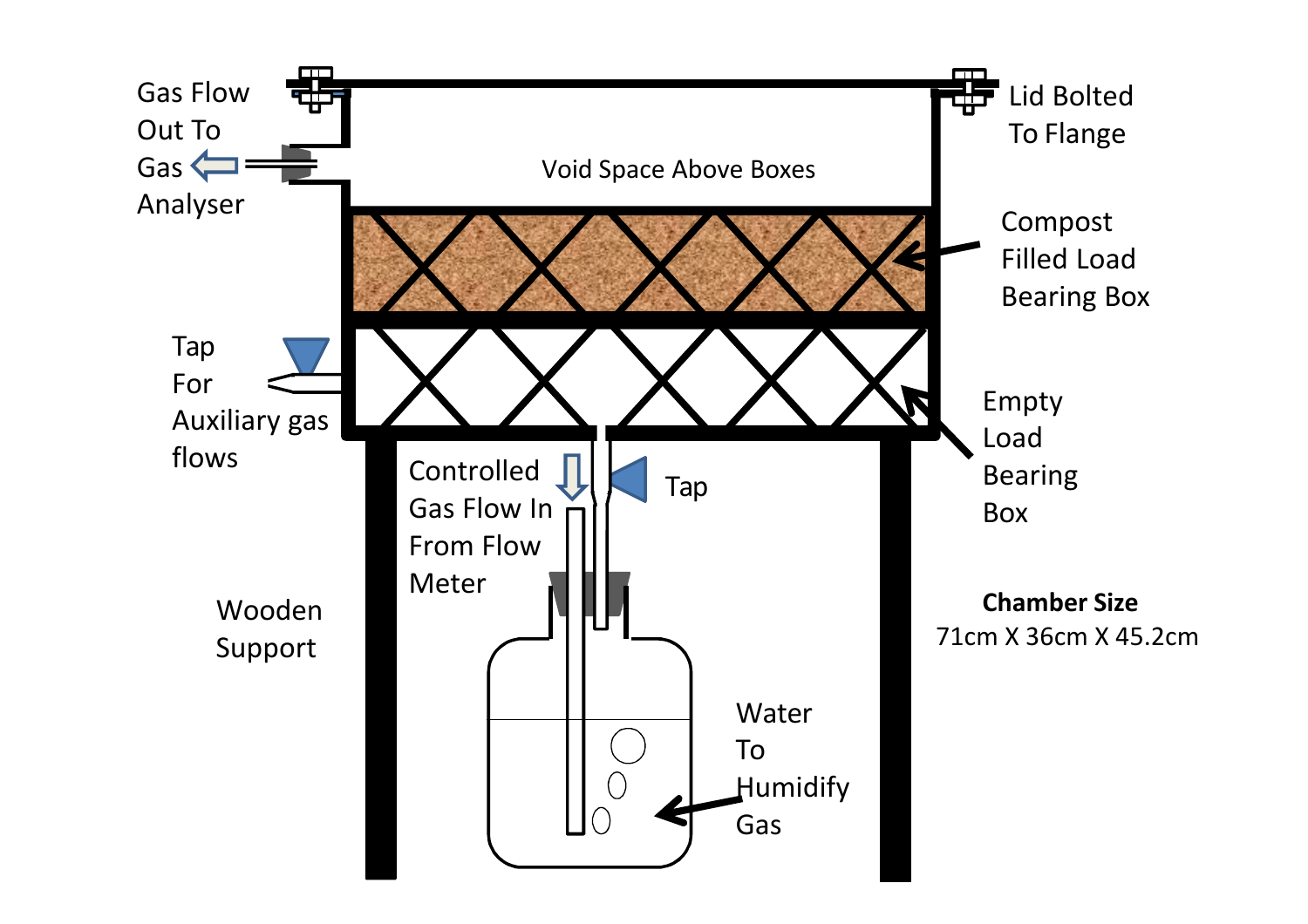#### **Establishing & Maintaining Methanotrophic Organisms**

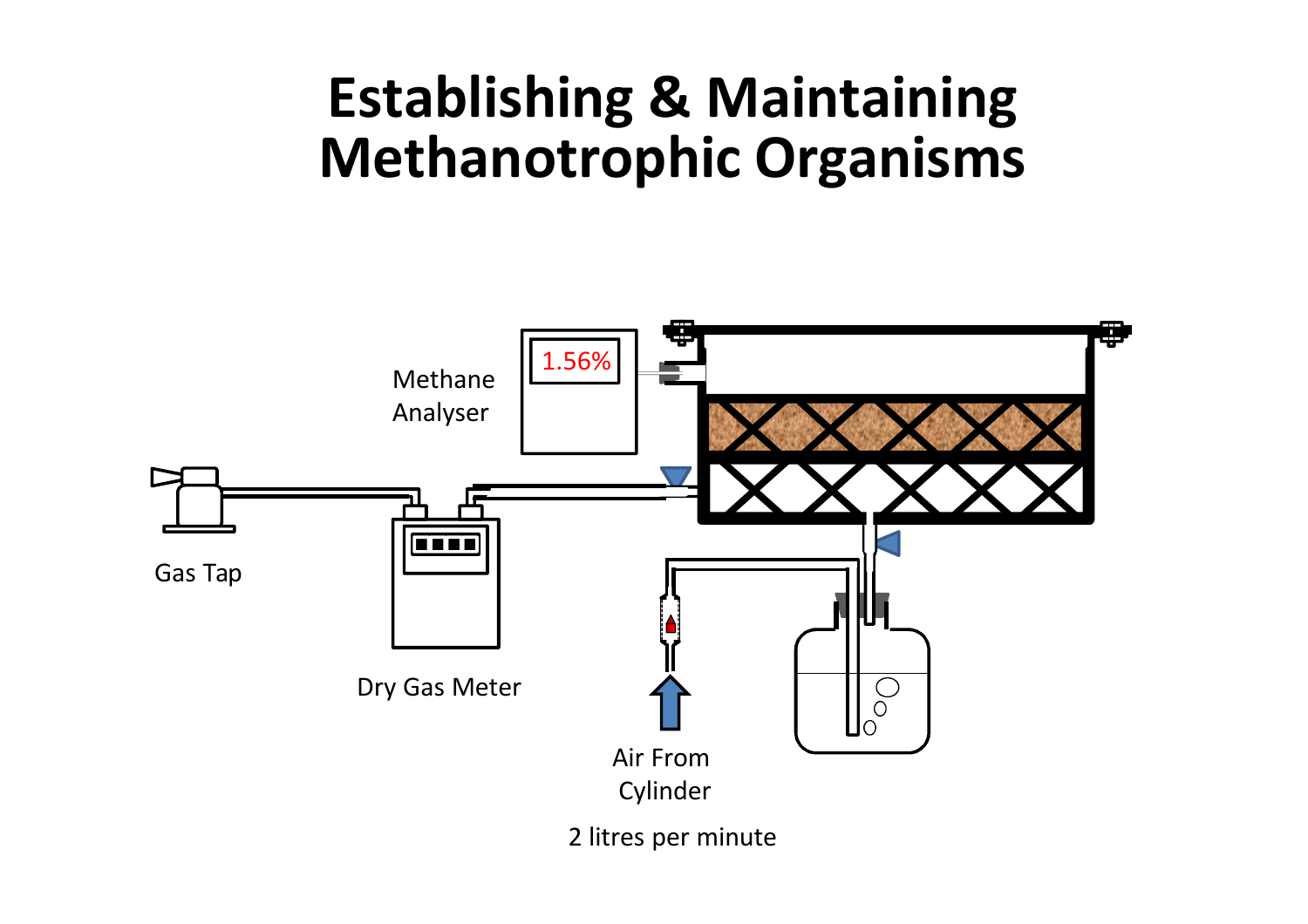# **Establishing & Maintaining Methanotrophic Organisms**

- A slug of 5 litres of methane (from the gas main) was introduced into the box
- Air was pumped into the box (exiting through a port in the upper chamber)
- Aim-whilst containing a significant methane concentration in both upper and lower chambers it needed to be safe to leave the box in the lab overnight without having to leave the fume cupboard running .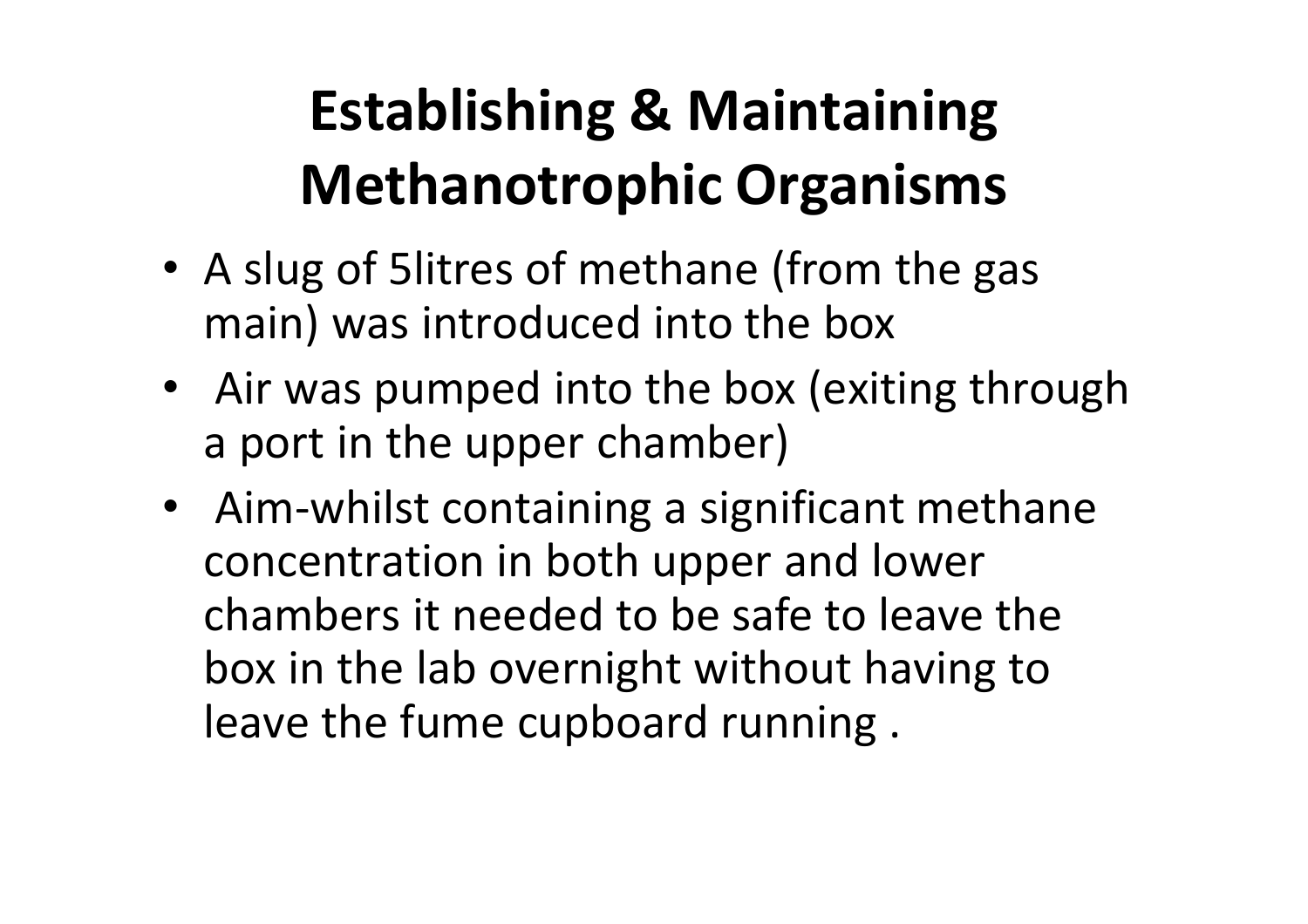- Typically the box methane concentrations would be around 30%LEL (but no attempt was made to obtain consistent concentrations).
- Thus the compost was exposed to relatively high concentrations of both methane and oxygen.
- 3 times per week for a period of 3 weeks before commencement of the tests.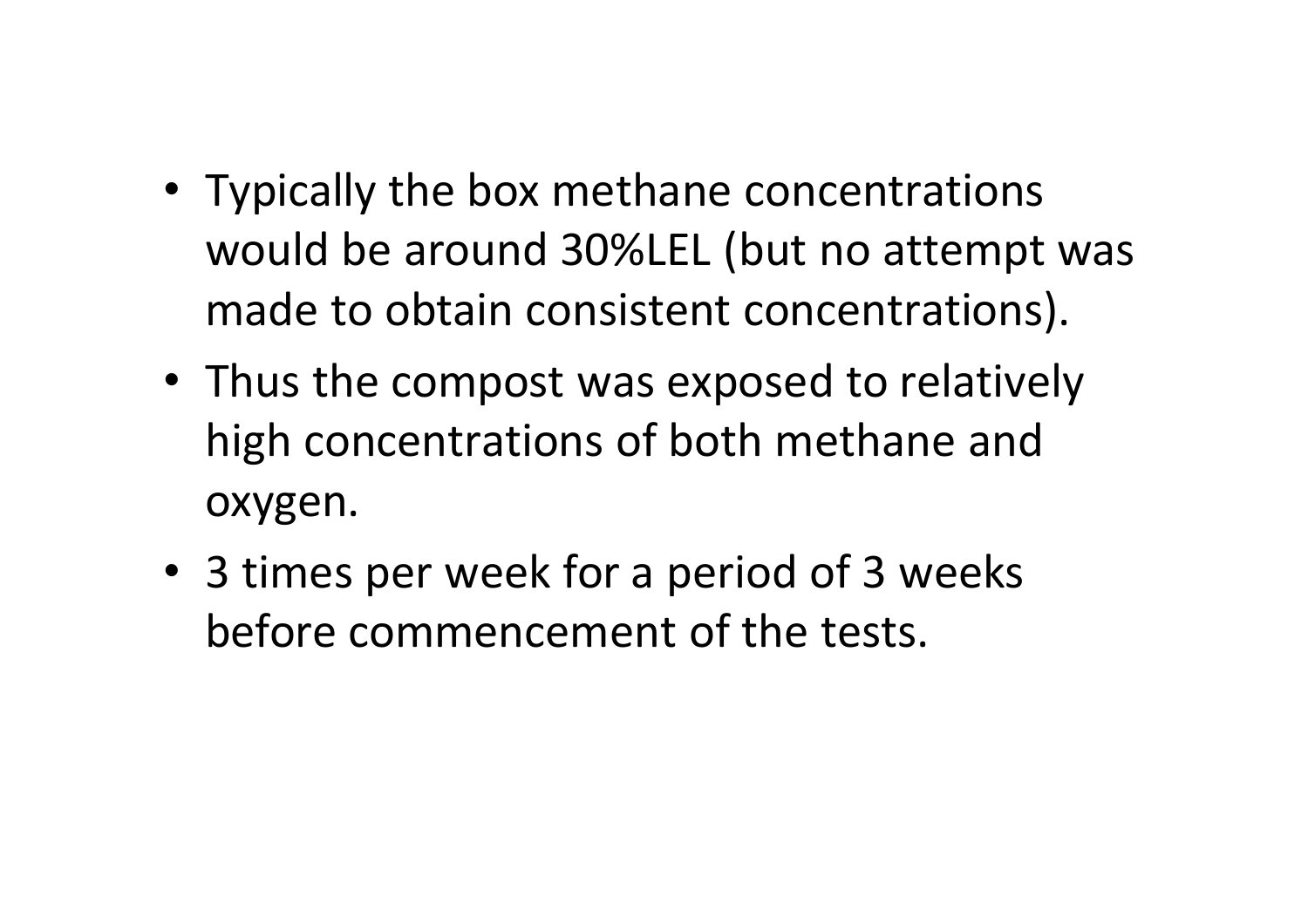# Arrangement for Slug Test

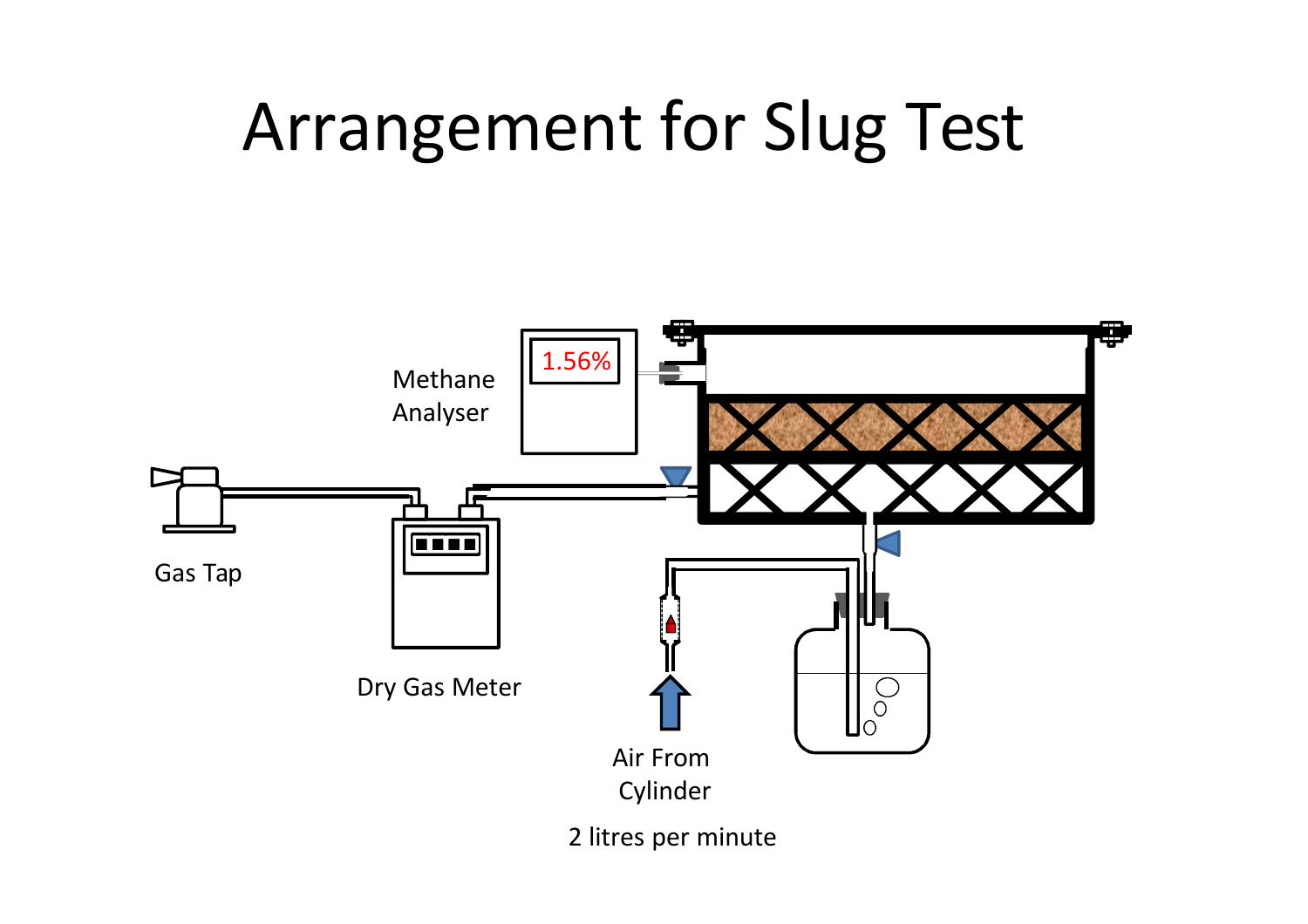

**Methane Results** 

Minutes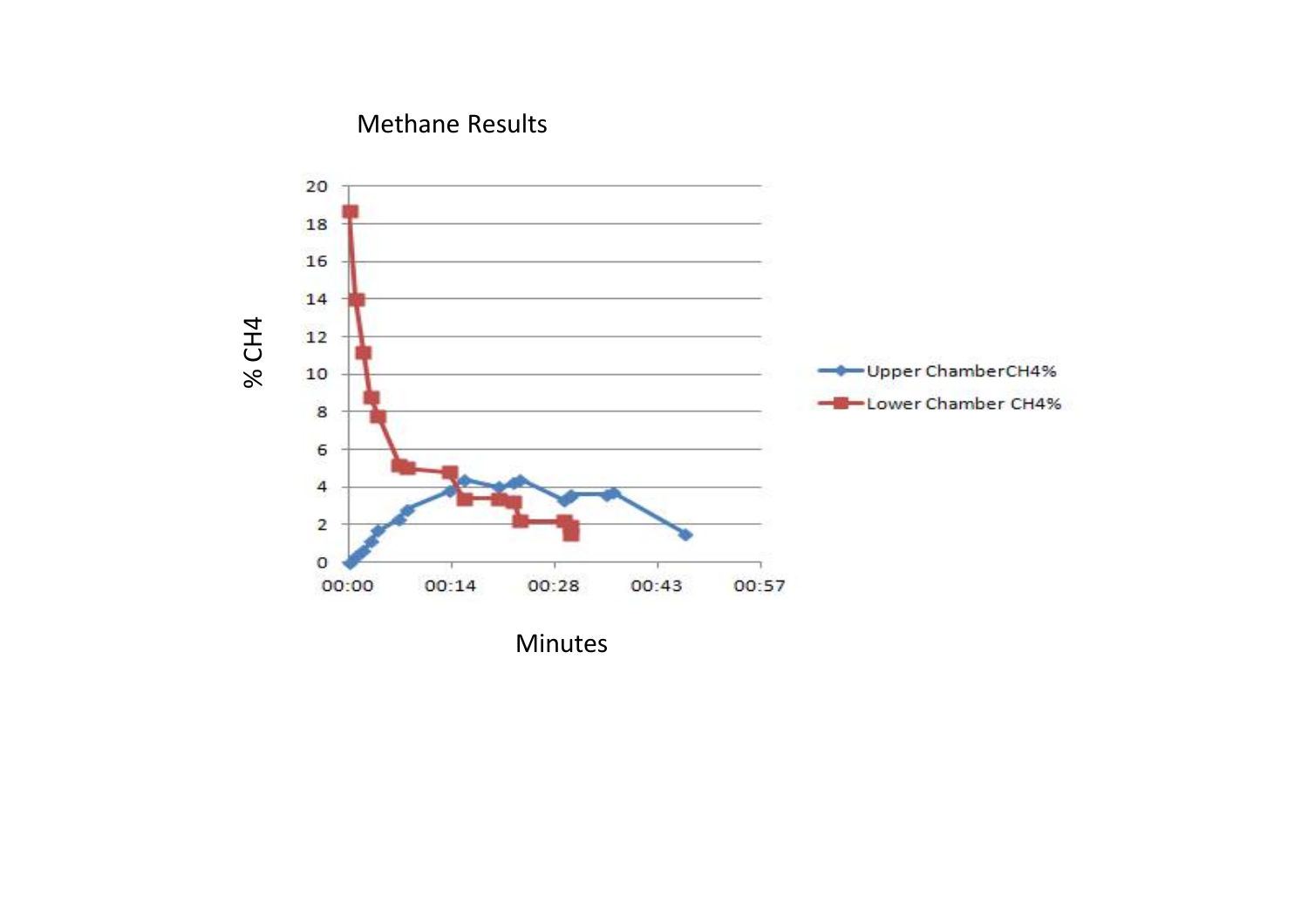#### Carbon Dioxide

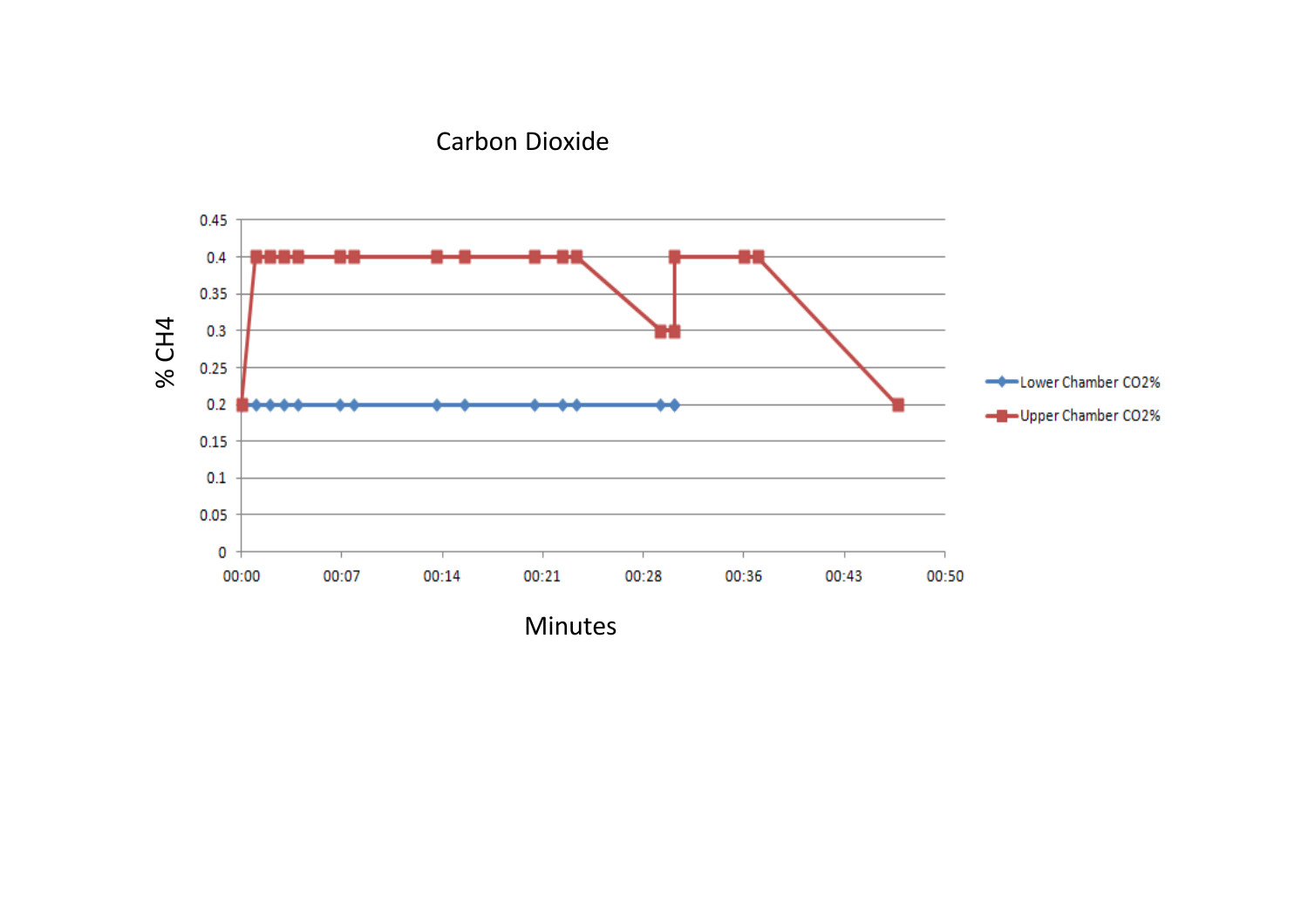# Arrangement for Longer Term Static Tests

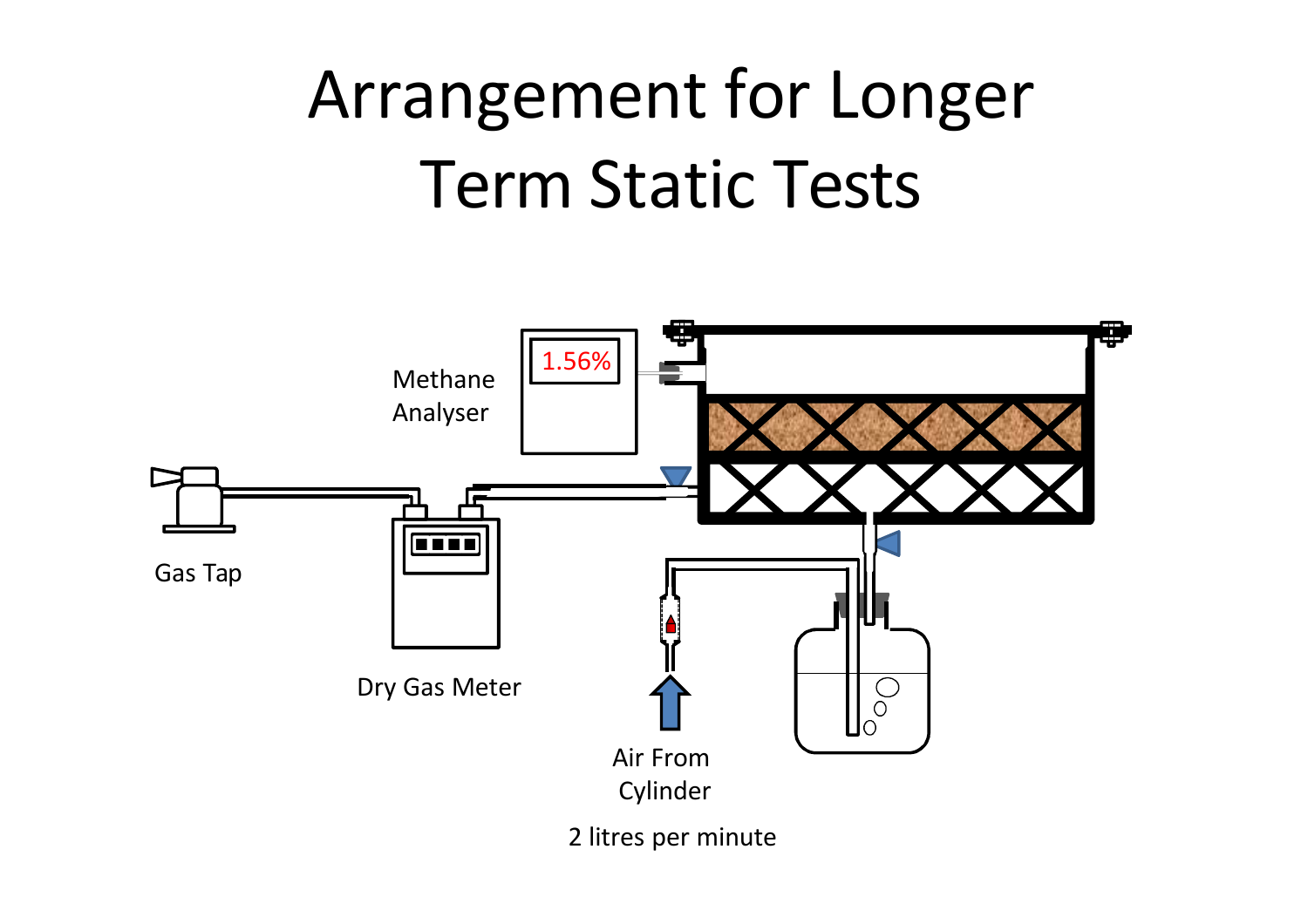## **Large Scale Static Tests**

- These tests were carried out on 5 occasions with a range of starting methane concentrations.
- The system was pulsed with 5 to 10 litres of methane and air flow was applied until a methane concentration of between 30 and 60% LEL was present in both boxes.
- The boxes were then sealed and re-analysed after the exposure period.
- The first experiment was carried out over a weekend with all other experiments being carried out overnight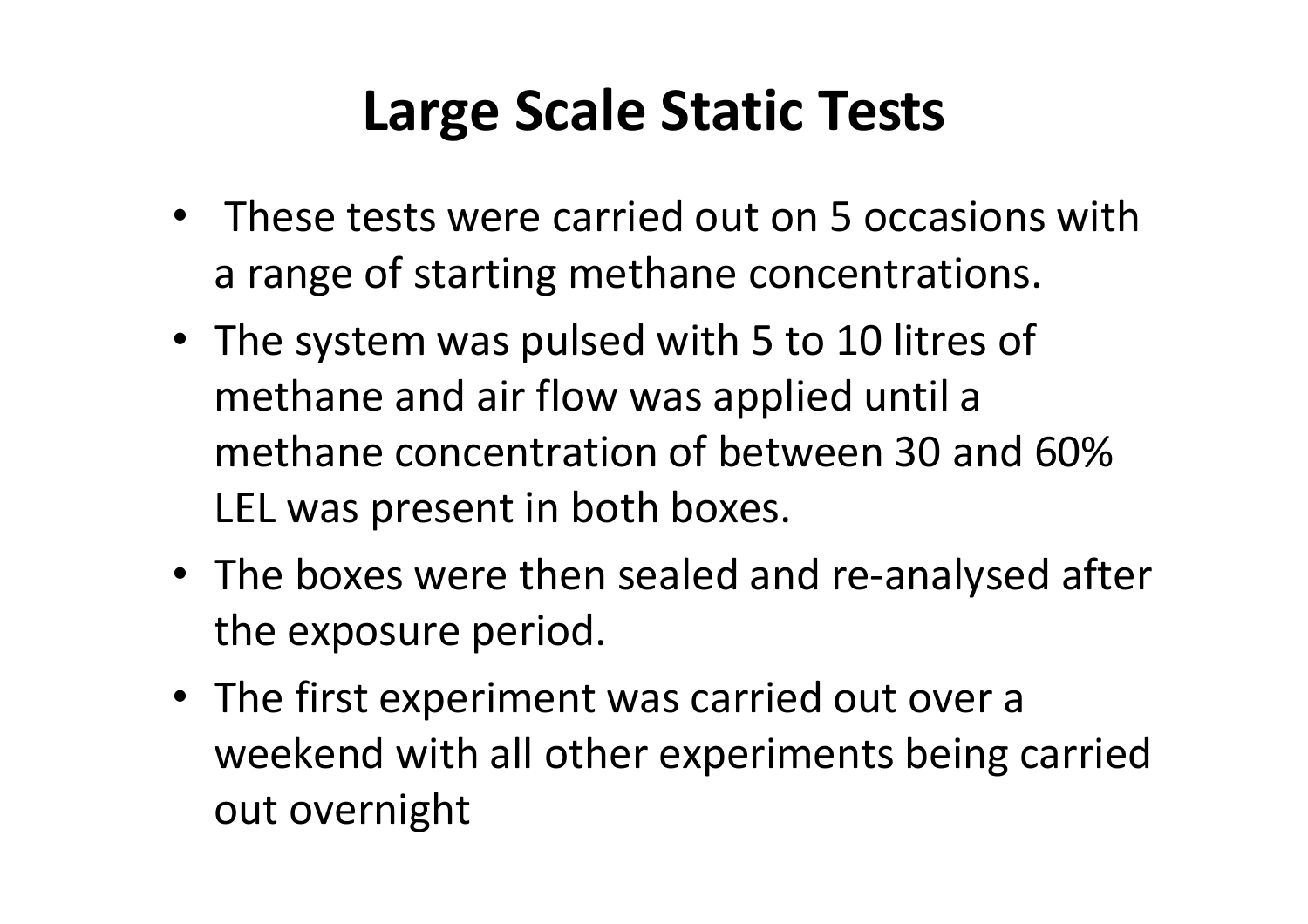### Results Static Tests

- In all cases the methane concentration at the end of the tests was less than the limit of detection with carbon dioxide concentrations around 4%
- Significantly higher than the typical resting concentrations for carbon dioxide (between 0.9% and 7%)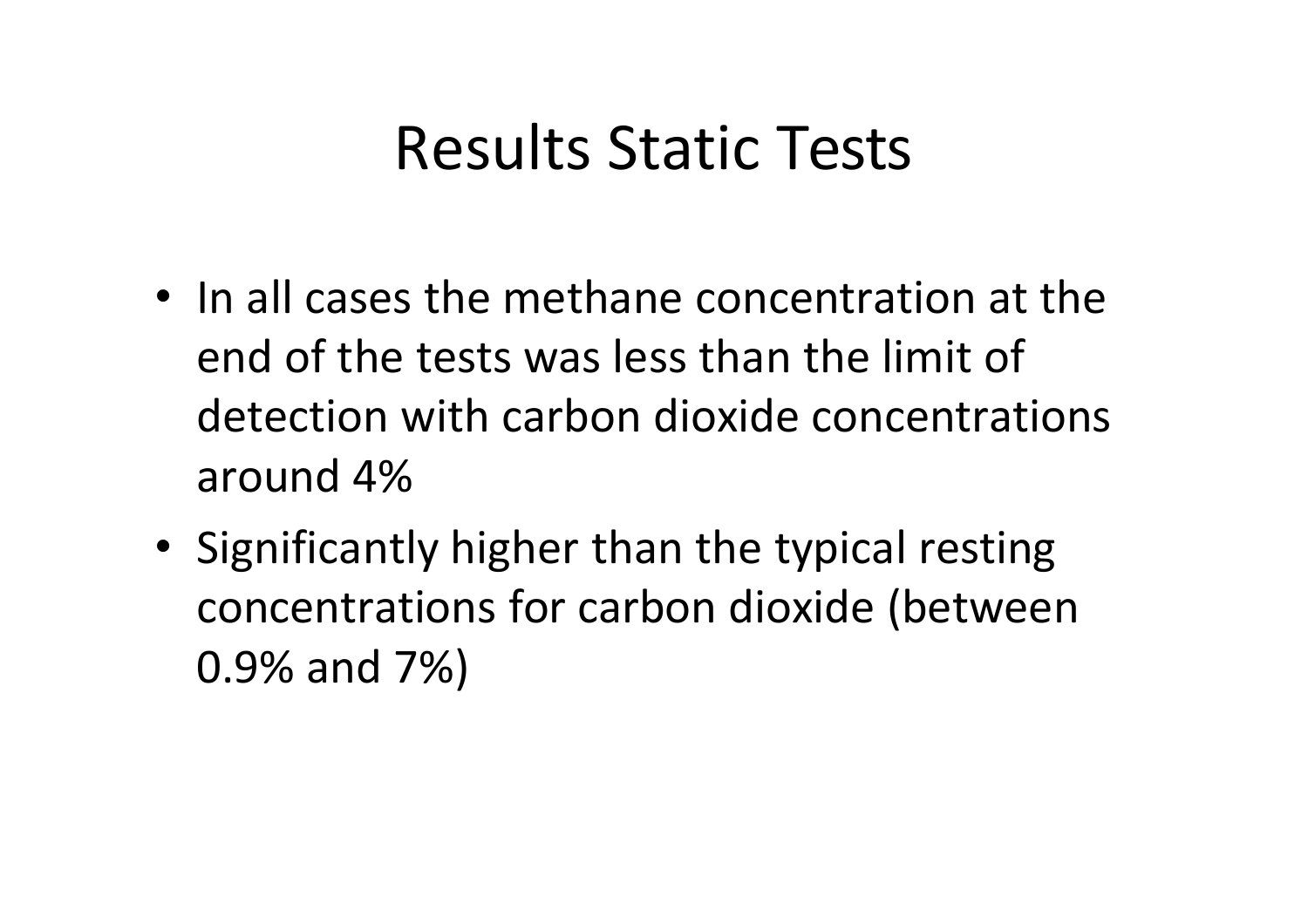## Dynamic Tests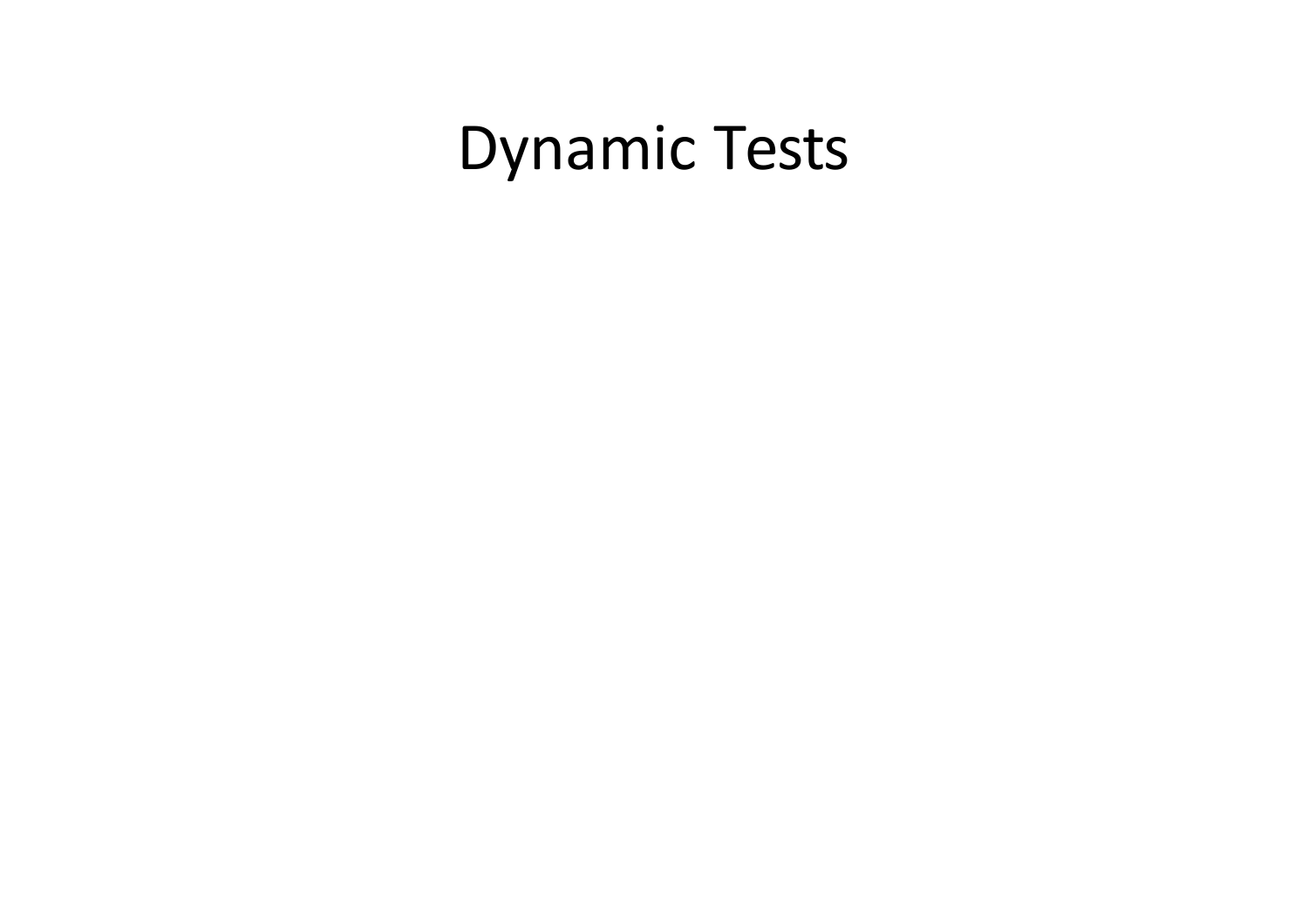## Dynamic Tests

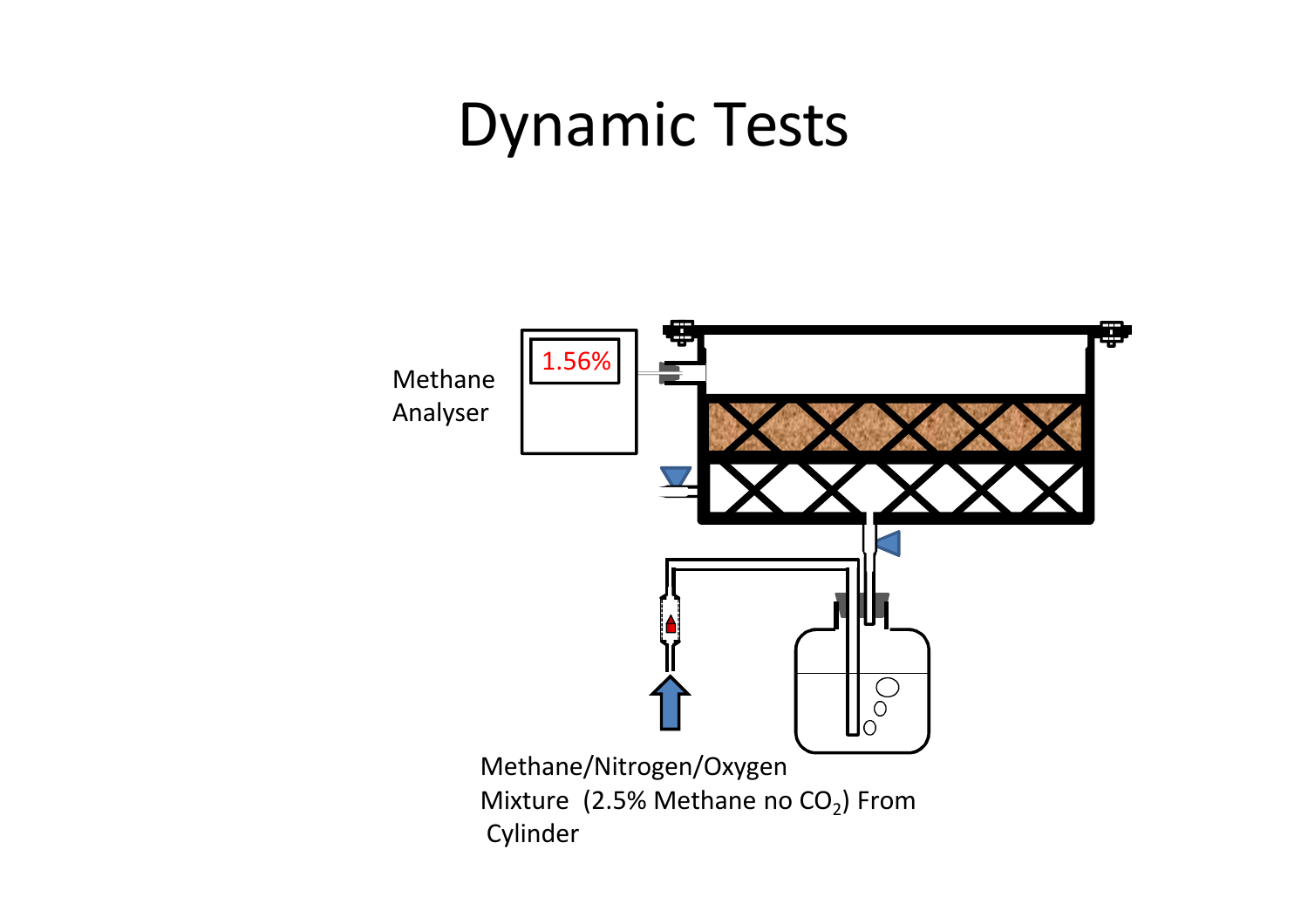

Time Since Start of Experiment -hours

100ml/min Experiment 2. Feed concentration : 2.5% Methane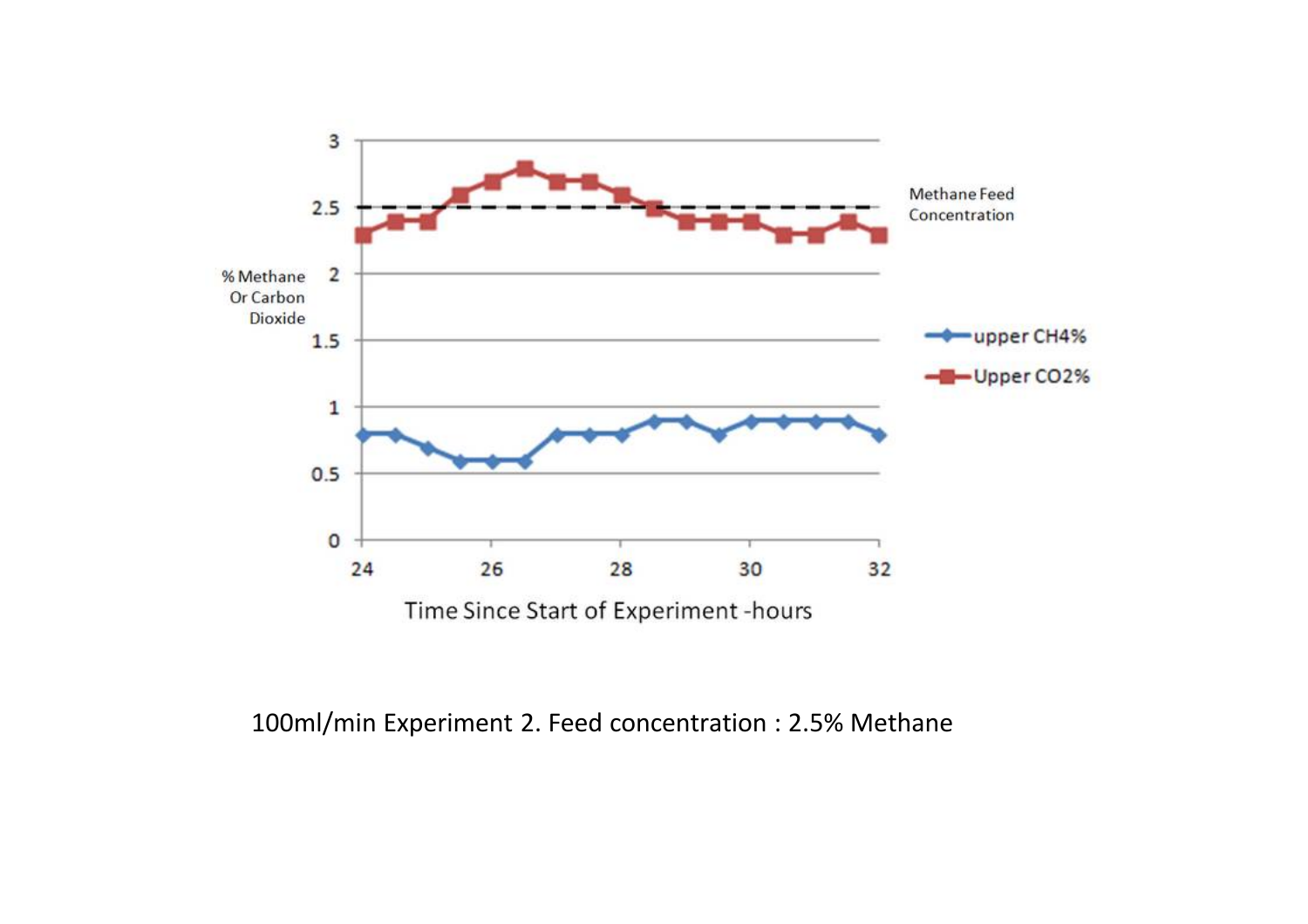## Alternative Application

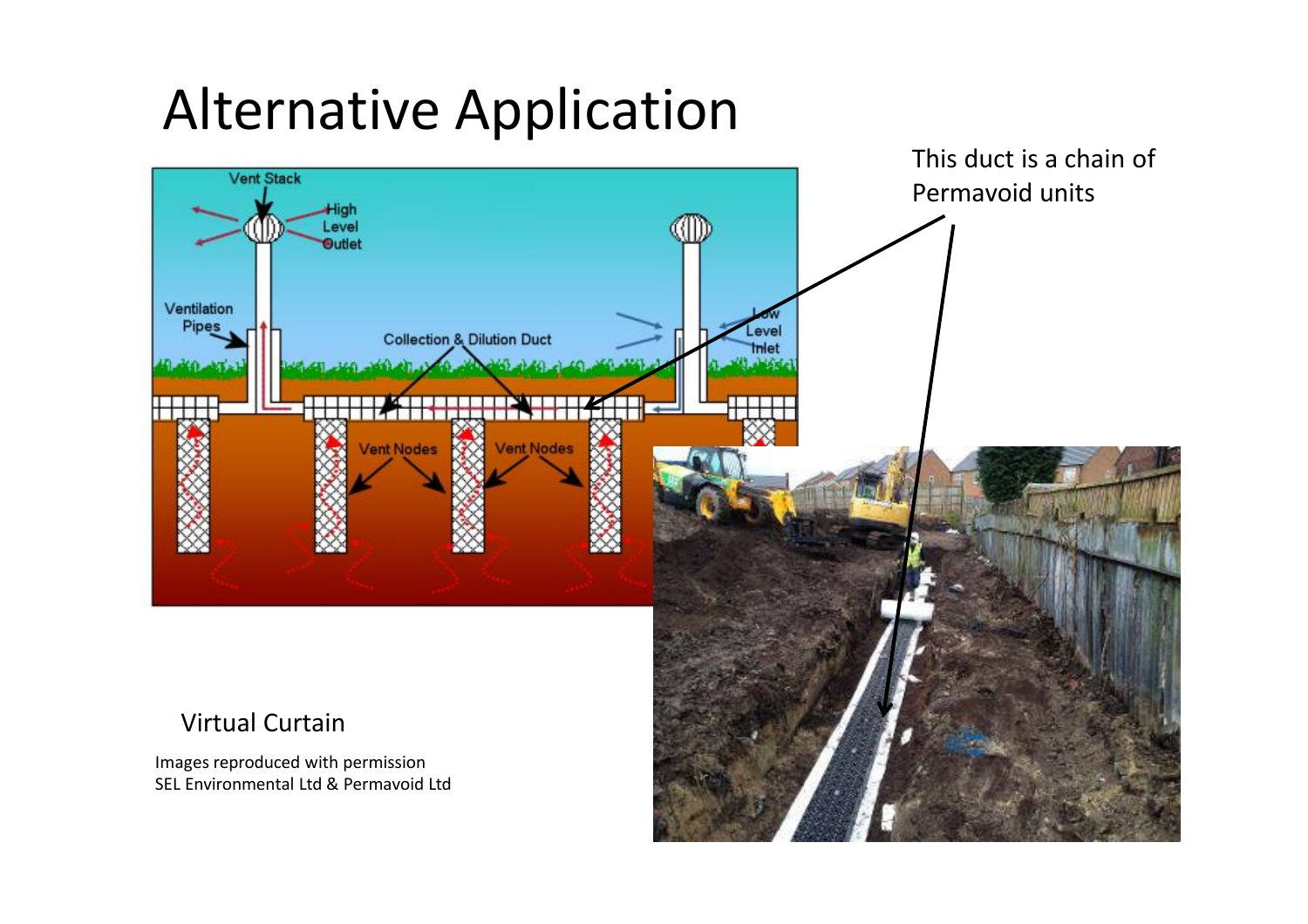# Conclusion

• Promising results but desperately in need of field trials!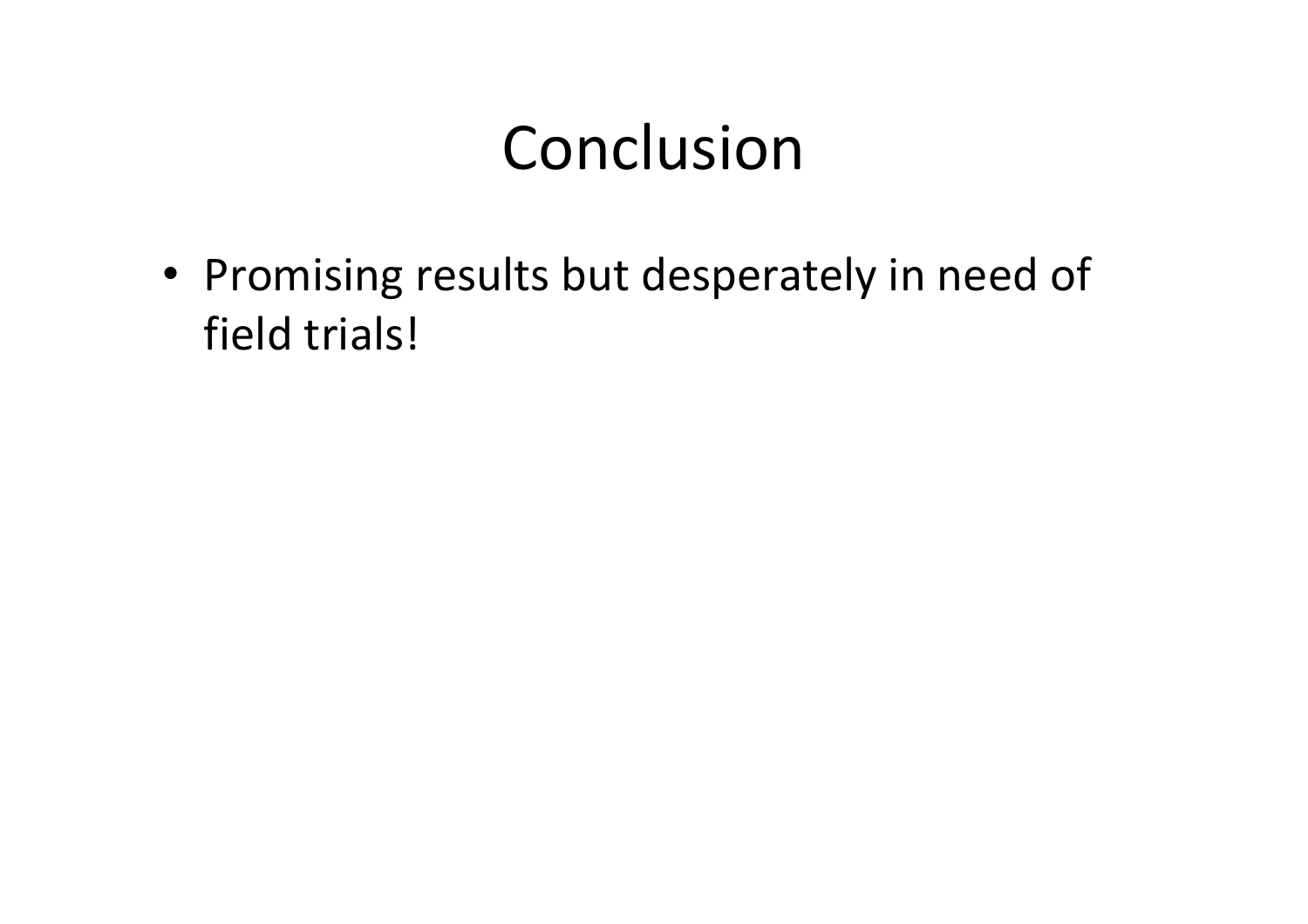# Acknowledgements

- Environmental Protection Group Ltd funded this work.
- SEL Environmental constructed the test rigs